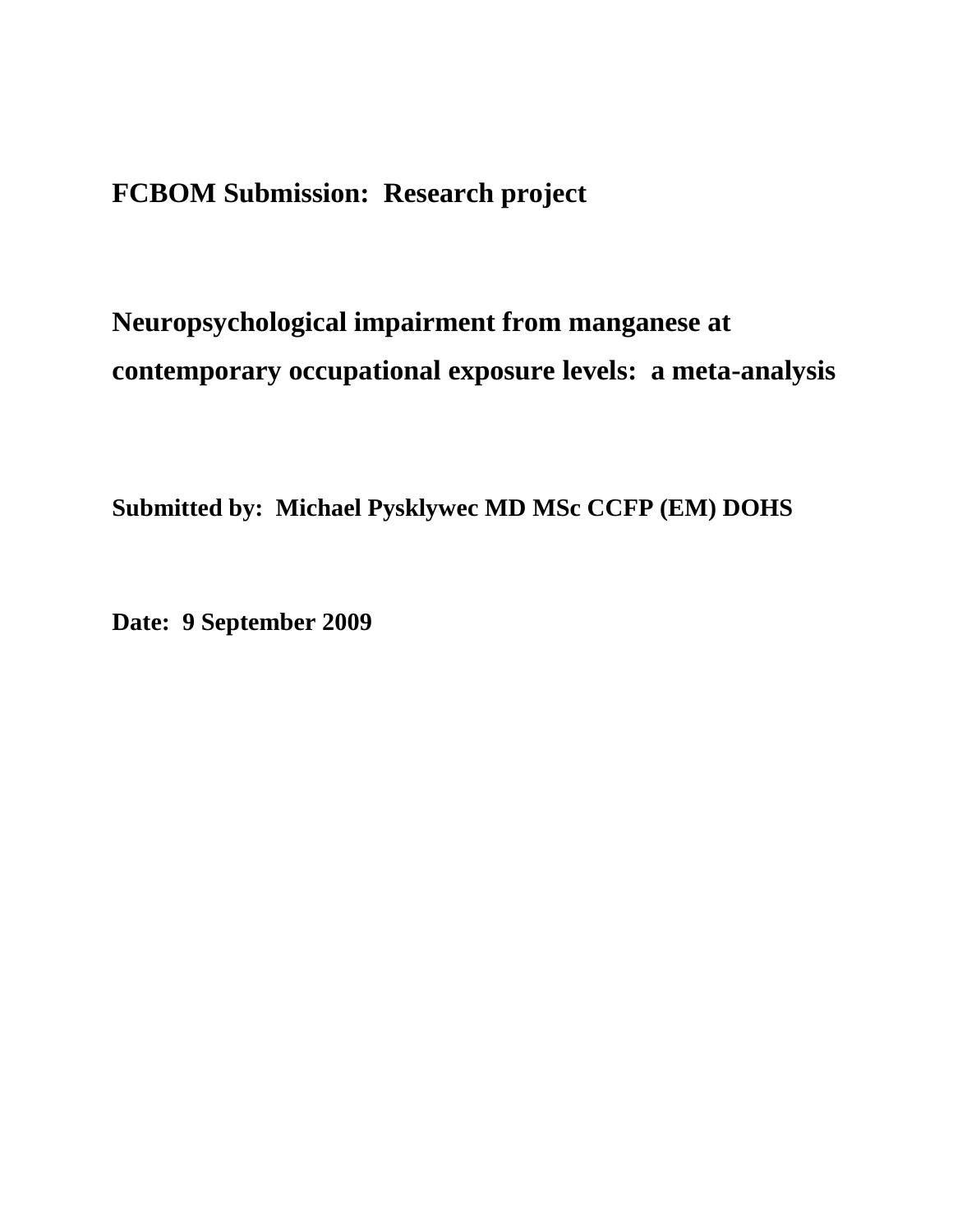#### **Introduction**

Manganese is associated with significant neurological effects such as a Parkinsonian-like disorder (17, 46, 58) and manganism (34, 58), particularly with high exposure to manganese. Contemporary exposures to manganese are unlikely to cause such disorders. However, it has been postulated that the low-level exposures are associated with more subtle neurological health consequences. Neuropsychological testing has been increasing used to examine for neurological impairment in manganese-exposed workers.

Manganese is a common alloying agent in most steels. Welding or burning of steel vaporizes heavy metal molecules allowing for increased inhalation and absorption of toxins, such as manganese. Given the millions of welders worldwide, the potential burden of disease is high given the shear numbers of exposed individuals.

Neuropsychological testing is being used increasingly in toxicology to assess for subtle neurological effects. Such testing uses relatively reliable techniques to assess a wide variety of functional domains including attention, memory, motor function, visuospatial function and language. However, the use of such tests results in methodological issues. There are a multitude of different test batteries and little consistency as to which battery is employed. Despite relative reliability, testing protocol may affect results. The high sensitivity of the testing is offset by lower specificity. Multiple confounders such as age and psychiatric disease may affect results.

Meta-analysis has recently and increasingly been used to examine numerous studies of neuropsychological outcomes. This technique is appealing given that the subtle abnormalities of testing may not demonstrate an apparent difference in one study. As well, one may look for consistency in impairment of specific domains across studies. This technique has summarized neurobehavioural impairment in head injury (6, 21), psychiatric disease (26, 53), substance abuse (24) and other medical conditions (2, 19, 48).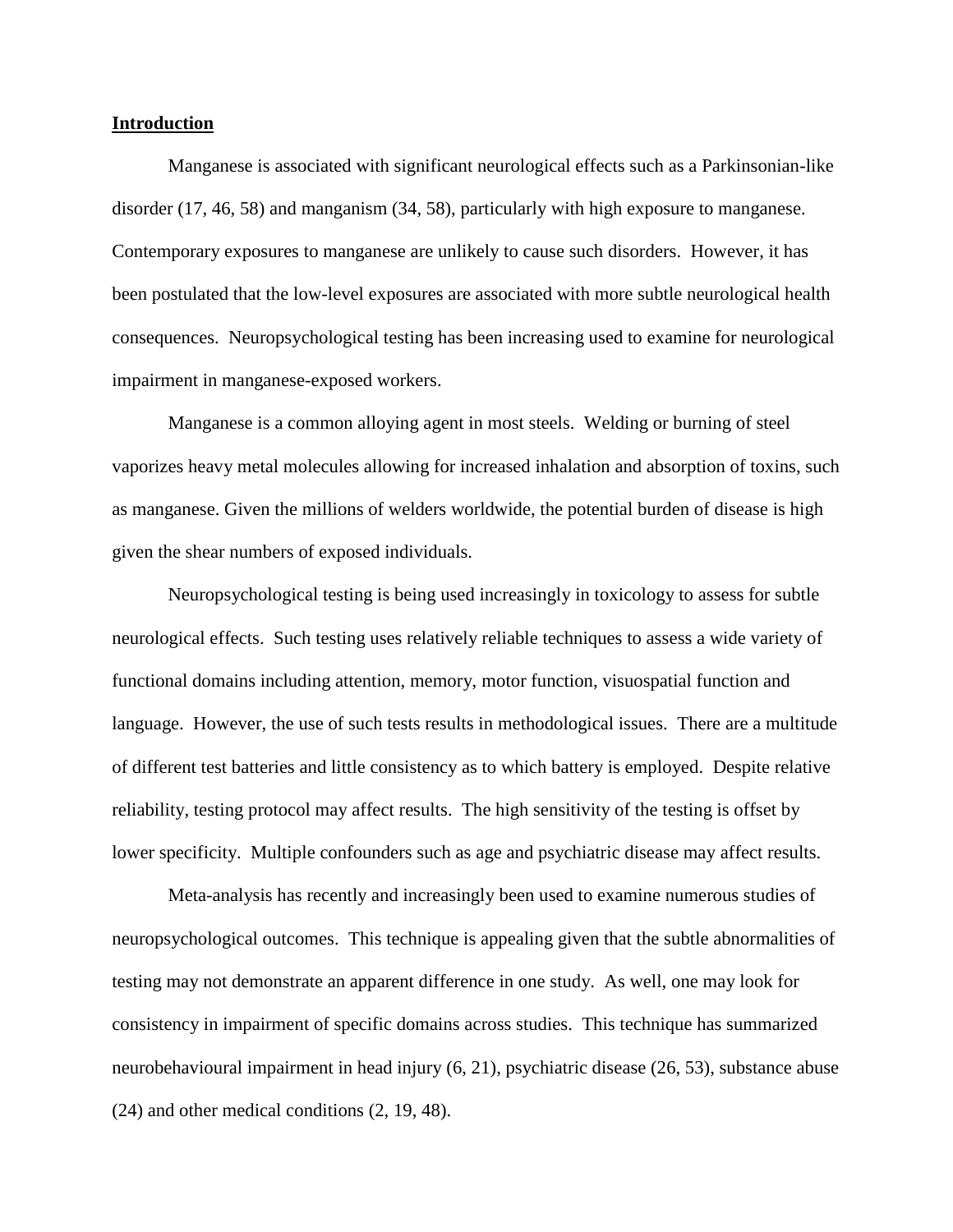Beyond this, meta-analysis has been used for neuropsychological outcomes for toxinexposed workers. As toxicological awareness and engineering improvements continue, exposure to toxins continues to decrease. It is less likely that the obvious health effects (e.g. manganism, asbestosis) of the past will be seen. Increasing reliance has been placed on more sensitive measures, such as neuropsychological assessment. The need to synthesize the results of neuropsychological studies suggests that meta-analyses of neuropsychological studies will be increasingly useful.

This has included meta-analyses of lead (23, 43, 54, 65), mercury (41, 42, 52), manganese (33) and styrene (5). In particular, numerous meta-analyses of lead have shown disparate findings indicating the limitations of this technique. Two recent meta-analyses have been published by the same group in the United States (24(a), 33). These reviews conclude that there is no clear neuropsychological effect from Mn. However methodologic limitations render their results questionable (see discussion). Despite these publications, there remains the need for an even-handed, contemporary meta-anlaysis on the neurocognitive effects of Mn.

Numerous studies have been published in the past 20 years examining the neuropsychological function of manganese workers. Results are conflicting. Most studies show impairment of some tests measures in exposed workers, but this may occur by chance. It is not clear that a specific cognitive domain is being targeted by manganese toxicity. The application of meta-analysis may address these issues.

Thus, the objective of this paper was two-fold. Firstly a meta-analysis was performed on the neuropsychological consequences of contemporary occupation manganese exposure. Secondly, the methodological issues of applying meta-analytic techniques to toxin-induced neuropsychological studies were discussed.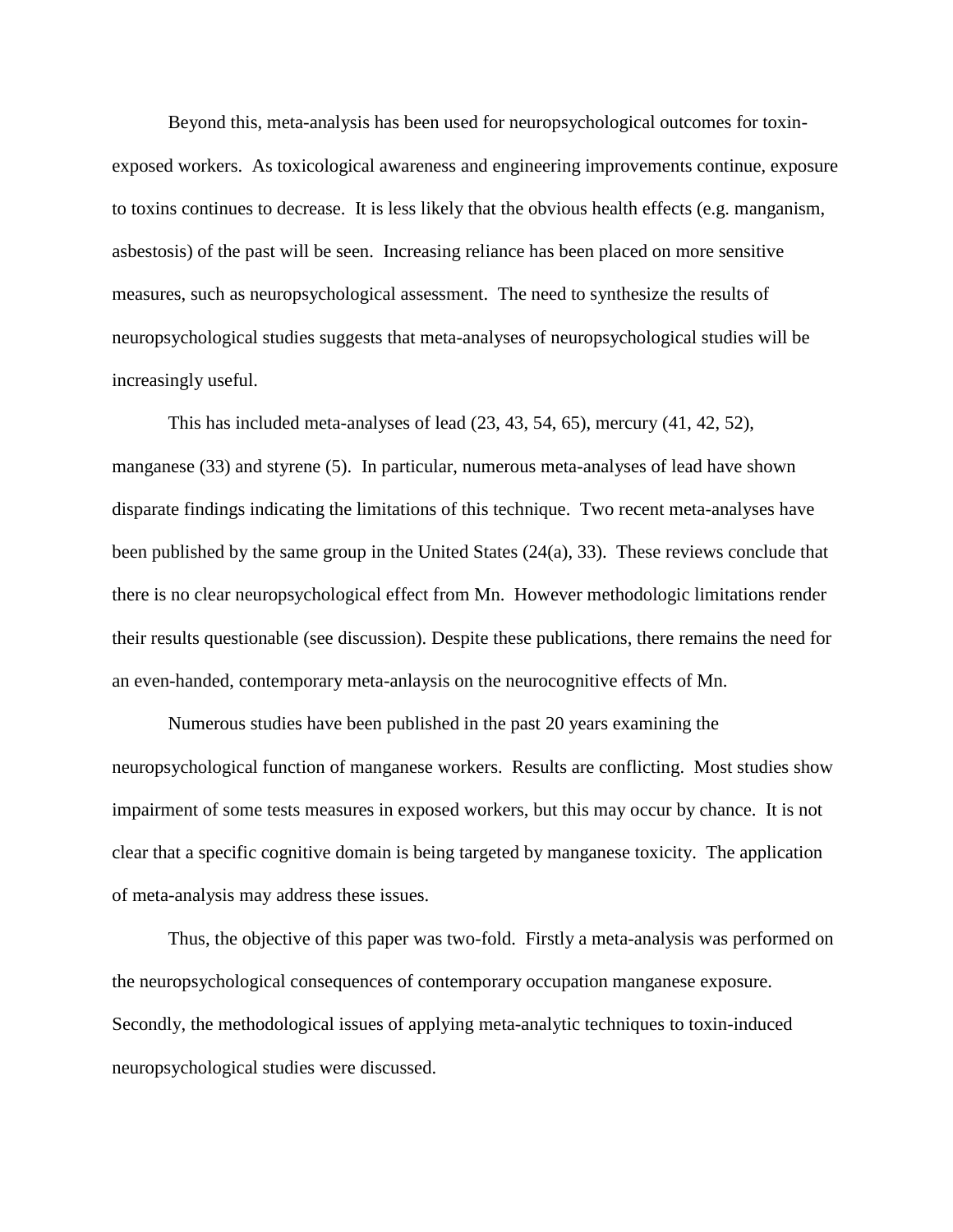#### **Methods**

Medline, Embase and NIOSH-TIC databases were searched for any article with a keyword of "manganese" and ("neuropsychological" or "neurobehavioural" or "neurobehavioral"). The references of each article were scanned for additional studies. Science Citation Index was used to find further publications that had cited obtained studies.

For inclusion in meta-analysis, the studies had to meet the following criteria:

- 1. the study had to be published in a scientific journal,
- 2. the study group consisted of occupationally-exposed workers to manganese,
- 3. both a manganese-exposed group and a control group had to be considered,
- 4. exposure level had to be documented,
- 5. outcome of at least one objective neuropsychological measure (note: measures of symptom reporting were excluded) had to be documented, and
- 6. a mean outcome and a measure of its dispersion had to be included for each test result.

To look for the effects of contemporary manganese levels, only studies with a mean manganese exposure of  $0.5 \text{ mg/m}^3$  were included in meta-analysis. This level was chosen as it approaches the ACGIH threshold limit value (TLV) of 0.2 mg/m<sup>3</sup> and represents a practical cut-off given literature reports.

Thirty potential studies were located in the literature. Of these, ten studies fulfilled the inclusion criteria (Table 1). In addition, three further studies were included in meta-regression analysis, as they fulfilled all inclusion criteria, aside from exposure limits. All study designs were cross-sectional. Table 2 indicates the reasons for exclusion for the additional 17 studies.

Geometric (as opposed to arithmetic) means of exposure was extracted as most studies reported only this measure. Average intensity of exposure (i.e. cumulative exposure divided by years worked) was used for exposure if available.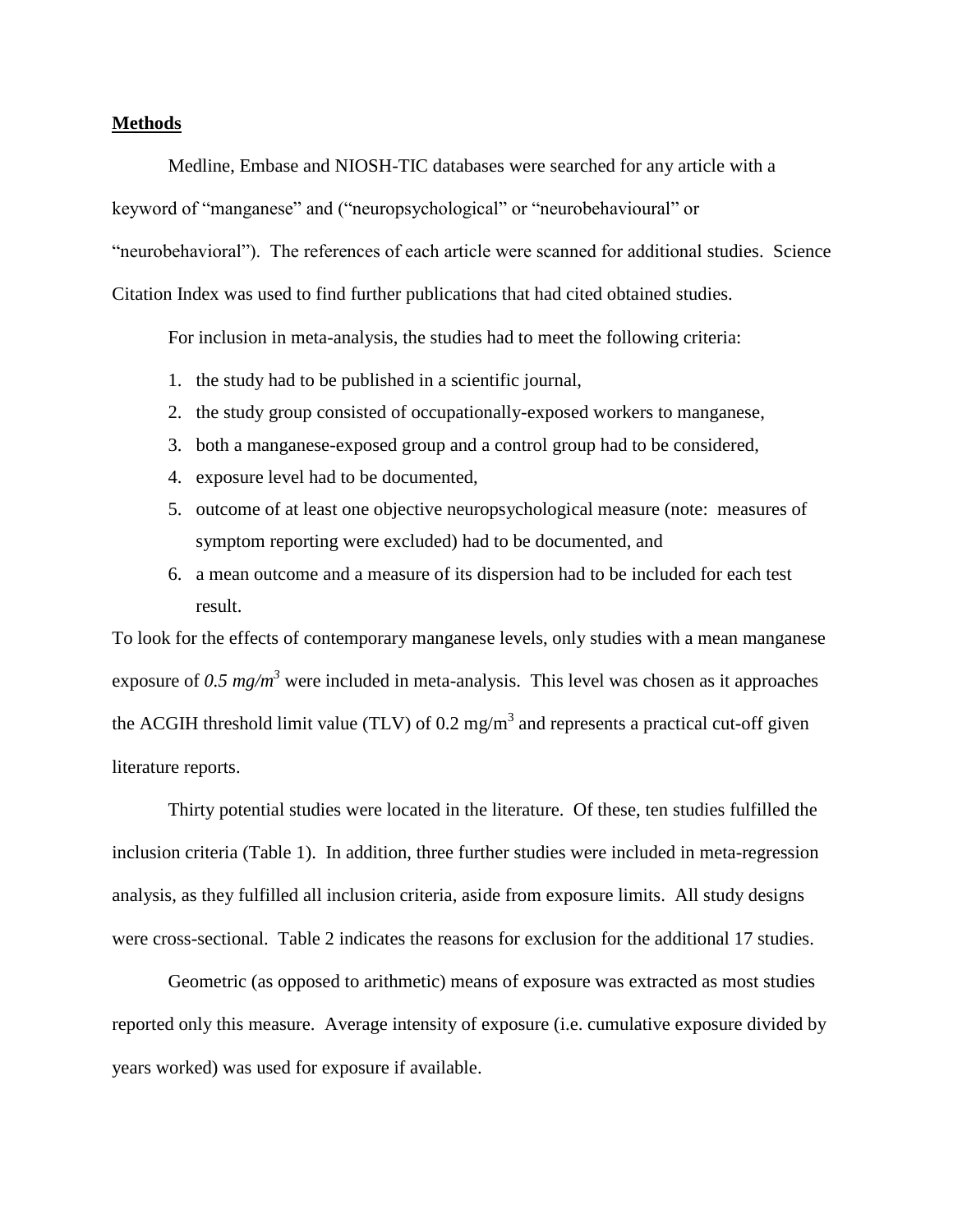The Lucchini group published three studies (36, 37, 38) on the same population. Only the most recent of duplicated tests were included. For the Myers study (45), only exposure group 2 (exposure = 0.1 to 0.2 mg/m<sup>3</sup>) was considered to best match the exposure scope of this report.

#### *Quality Assessment*

Quality assessment criteria were considered for this meta-analysis. However the application of a tool, such as the Newcastle-Ottawa Scale (60), did not significantly discriminate between any the studies. The constraints of the inclusion criteria seemed to minimize significant quality differences. Given the small number of included studies and the lack of discrimination, further analysis on study quality was not done.

For cohort designs and for neuropsychological studies in particular, comparability of the groups is essential and perhaps provides the best indication of quality of study. Table 3 indicates matching variables and comparative variables from the included studies. Four studies matched cohort and control by at least one variable. Most studies did not specifically match, but rather did a post-hoc reporting of the frequencies of important confounders in both groups. Age, education, alcohol and smoking were indicated for most studies. There was little indication of psychiatric conditions, head injuries or substance abuse amongst the groups, making it impossible to infer confounding by these important factors. A few studies demonstrated significant differences between cohort and control, notably the Myers study (education, smoking, alcohol) and Lucchini (education, vocabulary).

#### *Consideration of outcomes*

Outcomes were considered if they represented commonly used neuropsychological tests, suggesting a reasonable degree of objectivity and reliability. Symptom measures were excluded.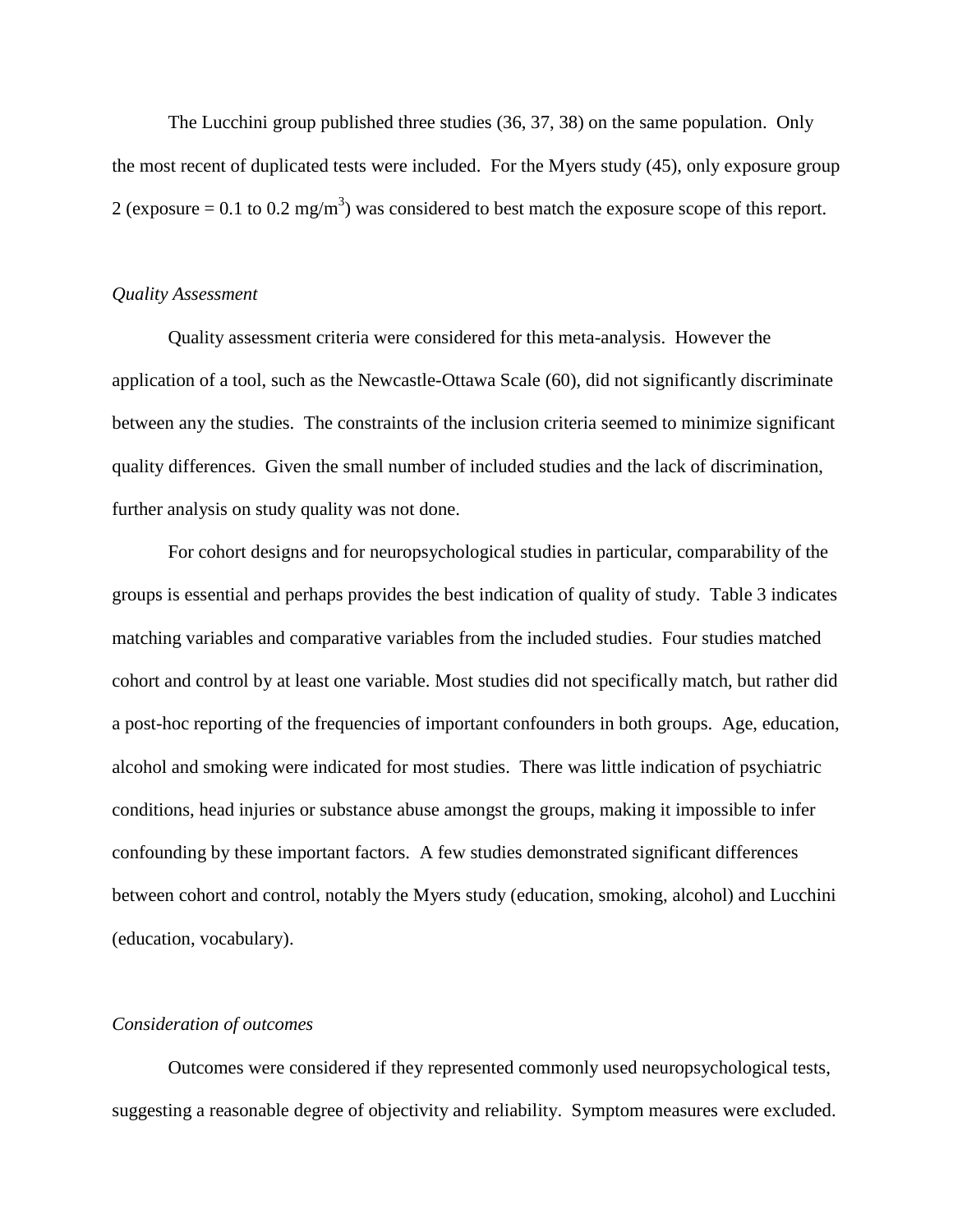Some studies (15, 45, 62) reported "no difference" for parameters without providing means or standard deviations. In these cases the authors were contacted to provide missing information. None responded. Thus, effect sizes were assumed to be zero for such tests. When tests reported both dominant and non-dominant hand functioning, the average of the two was used. For multiple outcomes from the same test (e.g. multiple holes from tremormeter testing), the most commonly reported measure was used.

Given the inconsistency in tests across studies, individual tests are often aggregated into domains or constructs of neurobehavioural function. For example, tests such as finger tapping, thumb-finger sequencing and pegboard testing reflect a construct of motor function. This allows the meta-analyst to compress the number of outcomes from 50 to 100 specific tests to 5-15 cognitive domains.

Each test result was categorized as one of 6 neuropsychological constructs or domains as per the convention of Lezak (35). This convention was chosen given its relative frequency in the literature. The domains considered in this analysis and the tests assigned to each domain are indicated in Table 4. The limitations of this technique are acknowledged in that there is little agreement in defining domains of neuropsychological functioning and one test often measures numerous cognitive constructs.

#### *Statistical methods*

Effect size (Cohen's d) of each test in each study was calculated using Hedges  $g(25)$  as described in Appendix 1. Thus a standardized difference between exposed and controls for each test result. Effect sizes were determined such that a negative value indicated worse performance for exposed individuals.

The meta-analytic method of Hedges and Olkin (25) was used to determine a pooled effect size. The random effects model of DerSimonian and Laird (14) was used given the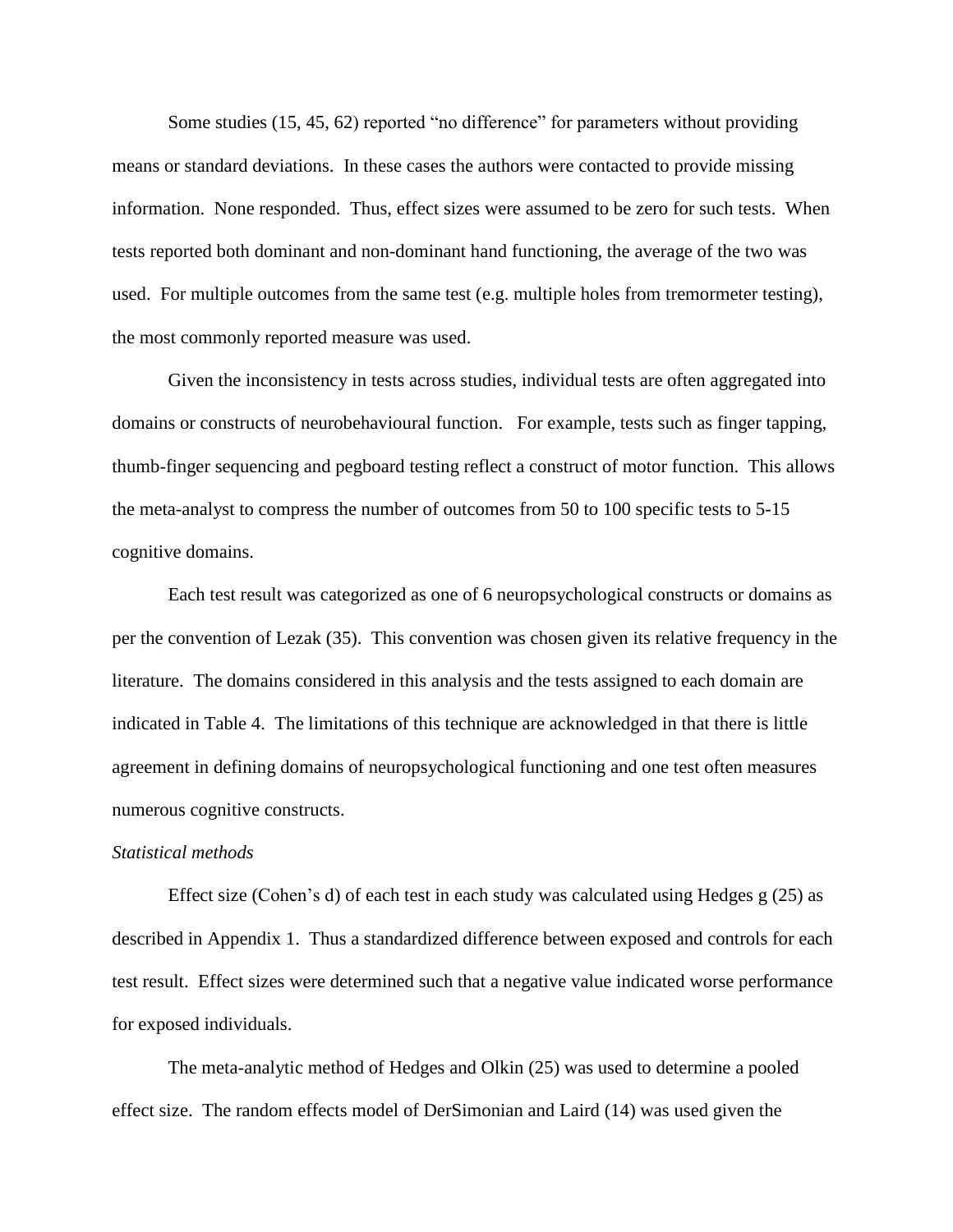heterogeneity of most studies and the conservative nature of this estimate. Heterogeneity was considered by the  $I^2$  statistic (27, 28), a measure of the amount of variation between studies that is due to heterogeneity rather than chance. See Appendix 1 for a detailed description of the equations.

Sub-group analysis considered important confounders, such as education and occupation.

Dose-response relationships were investigated by plotting effect size versus average manganese exposure. Again, the effect sizes of tests from each domain within a study were averaged, so that there was only one effect size per domain per study. The use of each test from each study would violate the assumption of independence of regression analysis, as it is assumed that tests measuring the same domain within a study are dependent. Dose-response analysis considered additional studies (11, 49, 50) with exposures beyond that detailed in the exclusion criteria. One study was excluded (29) due to the extreme exposures in this group ( $> 62.5$  $mg/m<sup>3</sup>$ ). These manganese miners were felt to be significantly different from the workers of all other cohorts given their occupation and exposure.

Publication bias was assessed by consideration of funnel plot.

#### **Results**

Table 1 shows the characteristics of the ten included studies. The average manganese exposure was 0.18 mg/m<sup>3</sup> (range = 0.071 to 0.301 mg/m<sup>3</sup>), just below the current ACGIH TLV of 0.2 mg/m<sup>3</sup>. Most studies considered either manganese alloying or smelting facilities. In addition, there was one group of welders. These studies considered 39 different neuropsychological outcomes. Table 1 also indicates the number of tests performed in each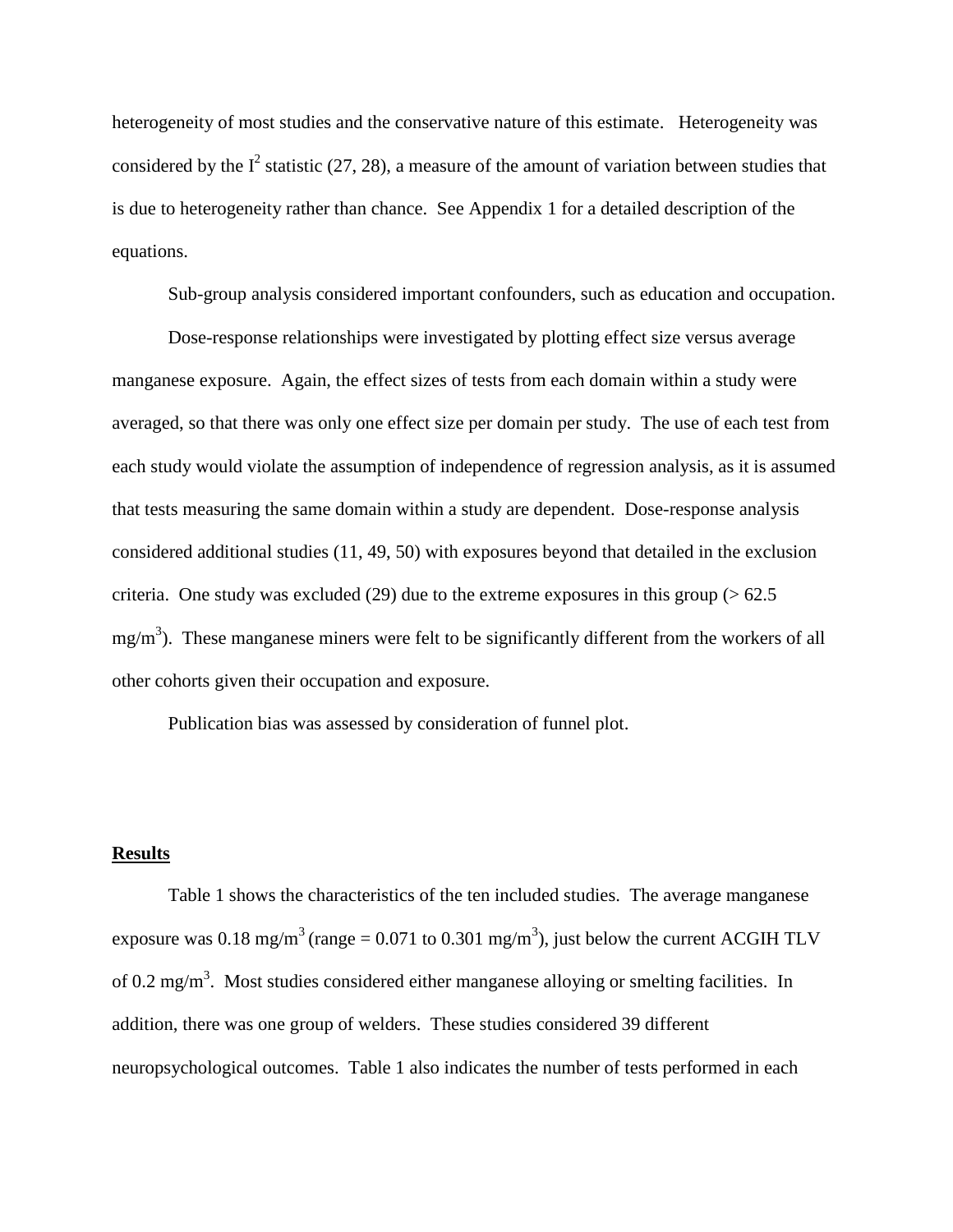study (as judged by the criteria above) and the number of "positive" tests that were significant at a p < 0.05 significance level.

#### *Meta-analysis of domains*

The summary effect sizes for each domain are shown in Table 5. The forest plot for each domain is shown in Figure 1.

Manganese-exposed workers have slightly worse functioning for each of the six cognitive domains, compared with unexposed controls. All summary effect sizes are judged to be "small" as per the criteria put forth by Cohen (12). Only attention (E.S. =  $-0.14$ , 95% C.I. =  $-0.28$  to 0), executive functioning (E.S. =  $-0.17$ , 95% C.I. =  $-0.33$  to 0) and spatial ability (E.S. =  $-0.17$ , 95%  $C.I. = -0.31$  to  $-0.03$ ) were statistically significant at a 5% level.

Homogeneity was assessed by the  $I^2$  statistic. Higgins et al (28) tentatively assigned adjectives of low, moderate and high heterogeneity to  $I^2$  values of 25%, 50% and 75%, respectively. Looking at this data, there is considerable heterogeneity for most measures. Only language and spatial ability have heterogeneity that is less than moderate (both judged as 0%). This further justifies the use of random effects in meta-analysis.

#### *Sub-group analysis*

The study by Yuan et al (63) of manganese welders may contribute to heterogeneity in cognitive domains as this group examines a group of workers (welders) distinct from the other studies (alloying, smelting). It may be that welding develops hand-eye skills, leading to improved attention functioning, such as that of the reaction time test. To investigate the impact of this trade on results, a sub-group without the Yuan study was considered. Table 6 shows the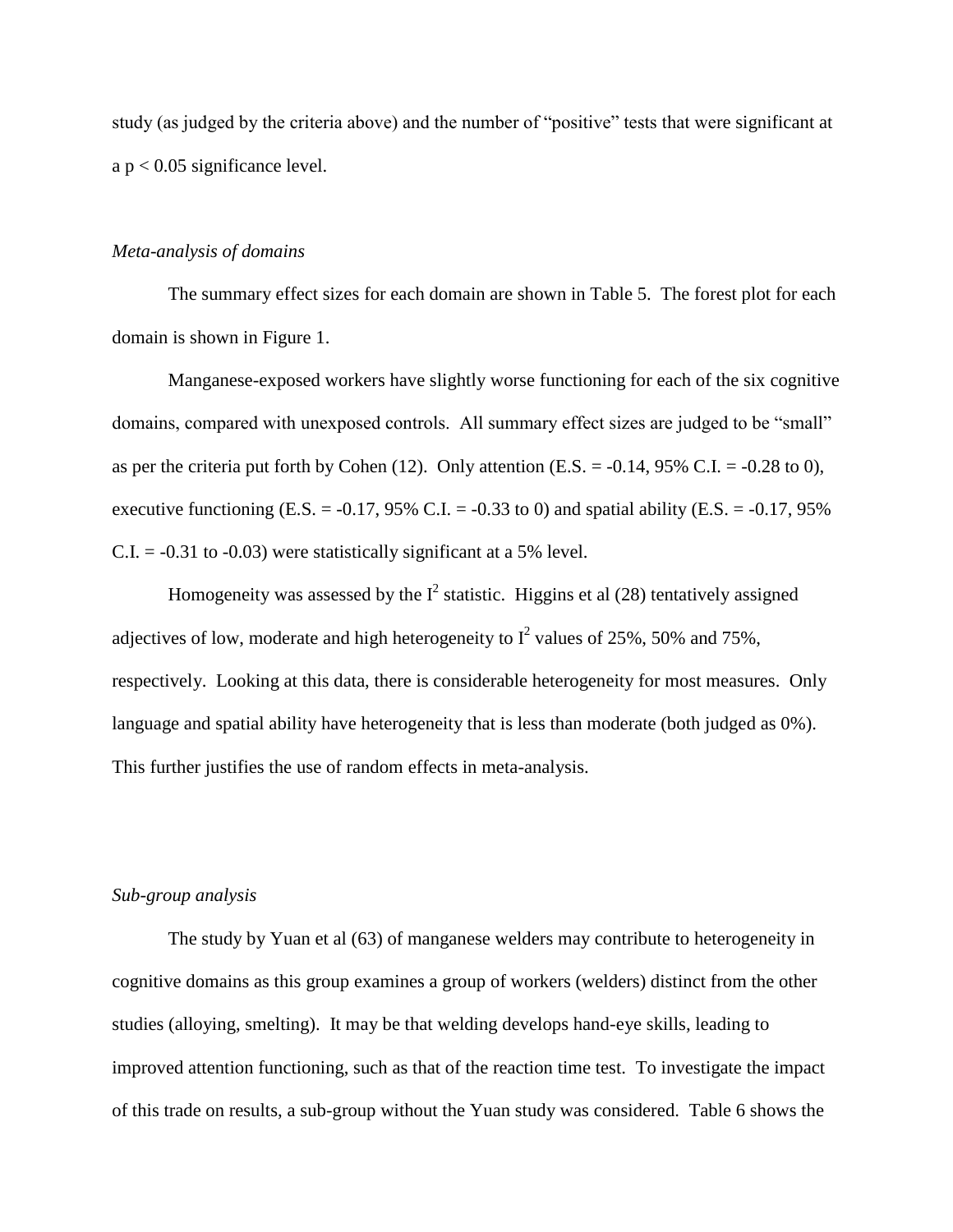summary statistics of such. The magnitude of effect sizes has minimally changed. As would be expected, heterogeneity for attention and memory went down, although not appreciably. The  $I^2$ statistic actually increased for motor and spatial domains. If one speculates that welding leads to improved skills, it would be expected that these domains would be similarly affected, but they clearly were not. Thus, it's not clear that the welding occupation of this group is responsible for heterogeneity.

There are many covariates that may potentially affect neuropsychological functioning. Examination of these cohorts showed educational disparities between exposed and controls in some studies, namely the Lucchini studies (36, 37, 38) and Myers study (45). Thus, these publications were excluded in a subgroup analysis. Table 7 shows the meta-analytic results of the remaining studies. There continues to be a small, albeit statistically insignificant, deficit in neuropsychological performance in manganese-exposed workers. Spatial functioning remains impaired without much change when excluding potentially-confounded studies. More significantly, both attention and motor performance have shifted considerably towards the null.

In removing the Myers and Lucchini studies, heterogeneity significantly decreased (Table 7 compared to Table 5). This was particularly true for the domains of attention (from I2 of 32.7% to 0%), executive function (44.7% to 26.4%), memory (70.7% to 0%) and motor function (64.4% to 20.4%). This suggests that these studies were measuring a slightly different effect.

Thus, it appears that the disparity in education levels between exposed and controls in these two groups is likely amplifying neuropsychological deficits in exposed workers.

#### *Dose-response relationship*

Figure 2 shows a plot of effect size versus average manganese exposure for all average effect sizes from all studies. This includes studies with exposure beyond that of the inclusion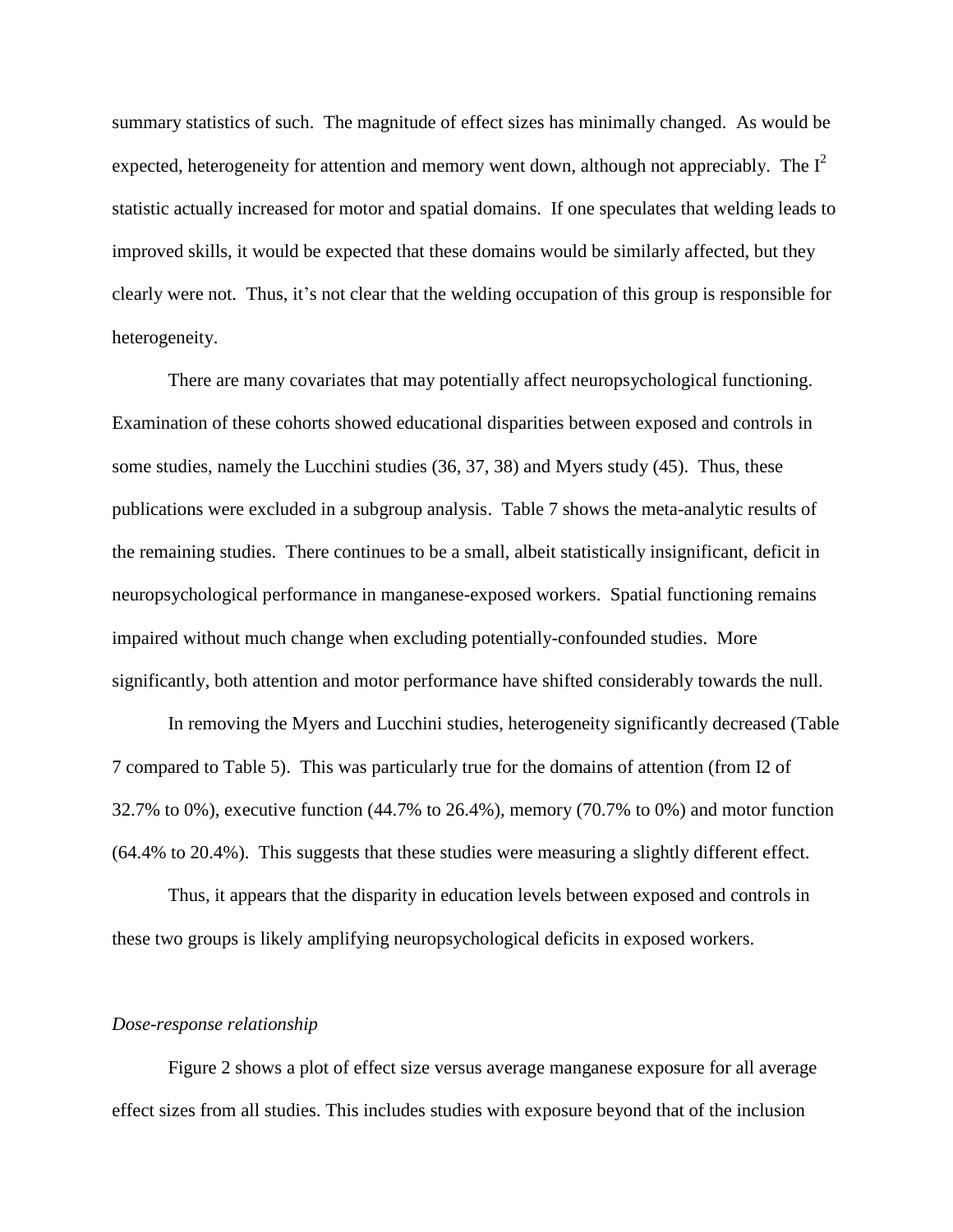cutoff of 0.5 mg/m3: Roels et al (50) with exposure of 0.94 mg/m<sup>3</sup>, Roels et al (49) with exposure of 0.95 mg/m<sup>3</sup> and Chia et al (11) with exposure of 1.59 mg/m<sup>3</sup>. Figure 3 shows similar plots for each domain separately and Table 8 shows the linear regression fit statistics for each of these plots.

There appears to be a consistent negative association between average manganese exposure and effect size. That is, increasing manganese exposure is associated with poorer neuropsychological performance. The domain of spatial ability (Figure 3.f) is particularly illustrative of this relationship. The slope of this relationship is  $-0.58$  (95% C.I. =  $-0.26$  to  $-0.90$ ), with an  $R^2$  of 0.724 (p = 0.004). This strongly suggests worsening spatial ability with increasing manganese exposure.

However, it is apparent from the plot that one point (Chia) has considerable influence on the plot. Considering regression diagnostics, the Cook's D for this point is 3.4 indicating considerable influence on the plot (exceeding the tradition cut-off  $4/n = 0.5$ ). This suggests that one must be cautious in interpreting this data point, particularly given that this study looked at only 34 total patients.

The plots emphasize the appropriateness of the exposure cut-off criteria used in metaanalysis. By considering studies below 0.5 mg/m<sup>3</sup>, a cluster of similarly exposed workers was examined in meta-analysis, while excluding 3 cohorts with relatively higher exposures. These plots further suggest the homogeneity of the studies used in meta-analysis.

From sub-group analysis, there was suggestion that the Myers and Lucchini studies may have been confounded by educational differences between exposed and control. Omitting these two studies from regression analysis, slightly improves the fit of a number of these regressions, particularly the motor function-exposure and memory-exposure relationships (not shown).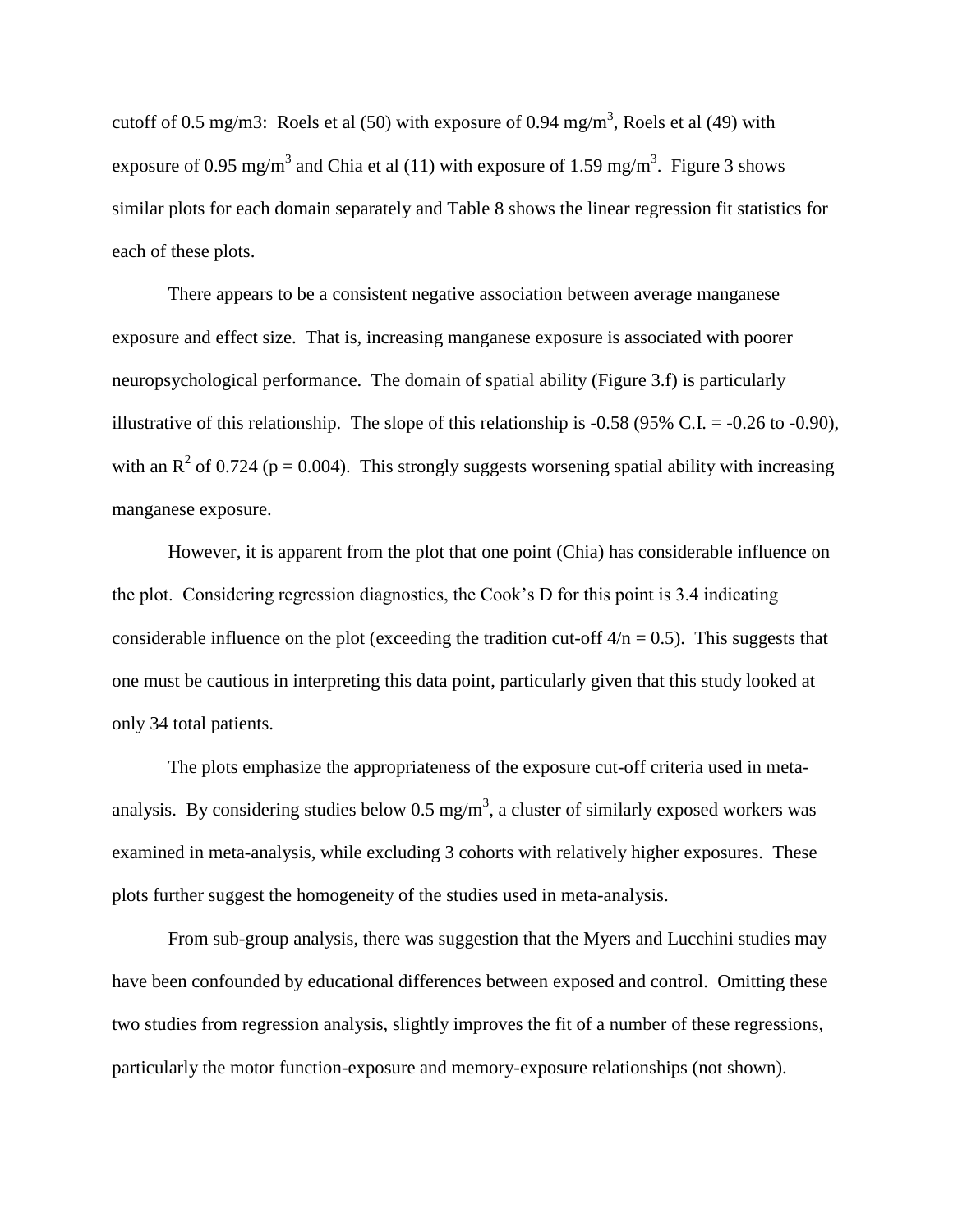#### *Publication bias*

Figure 4 shows a funnel plot of the average effect sizes. There is a clear lack of small, "negative" studies in the bottom right of the funnel. This suggests some element of publication bias, whereby small studies with "negative" results are not being published. Given the small pooled effect sizes, correction of this bias would most likely shift results to the null.

#### **Discussion**

There appears to be a slight impairment in neuropsychological performance in manganese workers compared to controls. All domains showed similar levels of effect, although only half of these were statistically significant. Cohen (12) considers such effect sizes to be "small", i.e. noticeably smaller than what is visible to the naked eye, but "not so small to be trivial". In quantitative terms, the typical effect of manganese on neuropsychological function is 15% of the standard deviation of means of the test.

There was impairment in all six functional domains. Such broad neurological toxicity is somewhat unusual, particularly at low levels. One might expect early neurological effects to be isolated to a few domains. However, spatial ability appeared to be most strongly affected in manganese workers. It had the largest, most statistically significant effect size and showed the strongest dose-response relationship. The tests that comprised this domain were most often specifically chosen or developed to test for manganese toxicity, including tremor and eye-hand coordination abilities. It may be suggested that this spatial domain most closely matches the hypothesized effects of manganese. This strengthens the validity of the observed effects.

The significance of such effects is difficult to interpret. Clearly manganese has neurological consequences at very high doses (17, 24, 58). The dose-response relationship in this paper suggests a continuum of this effect to lower exposures levels. Thus, these modest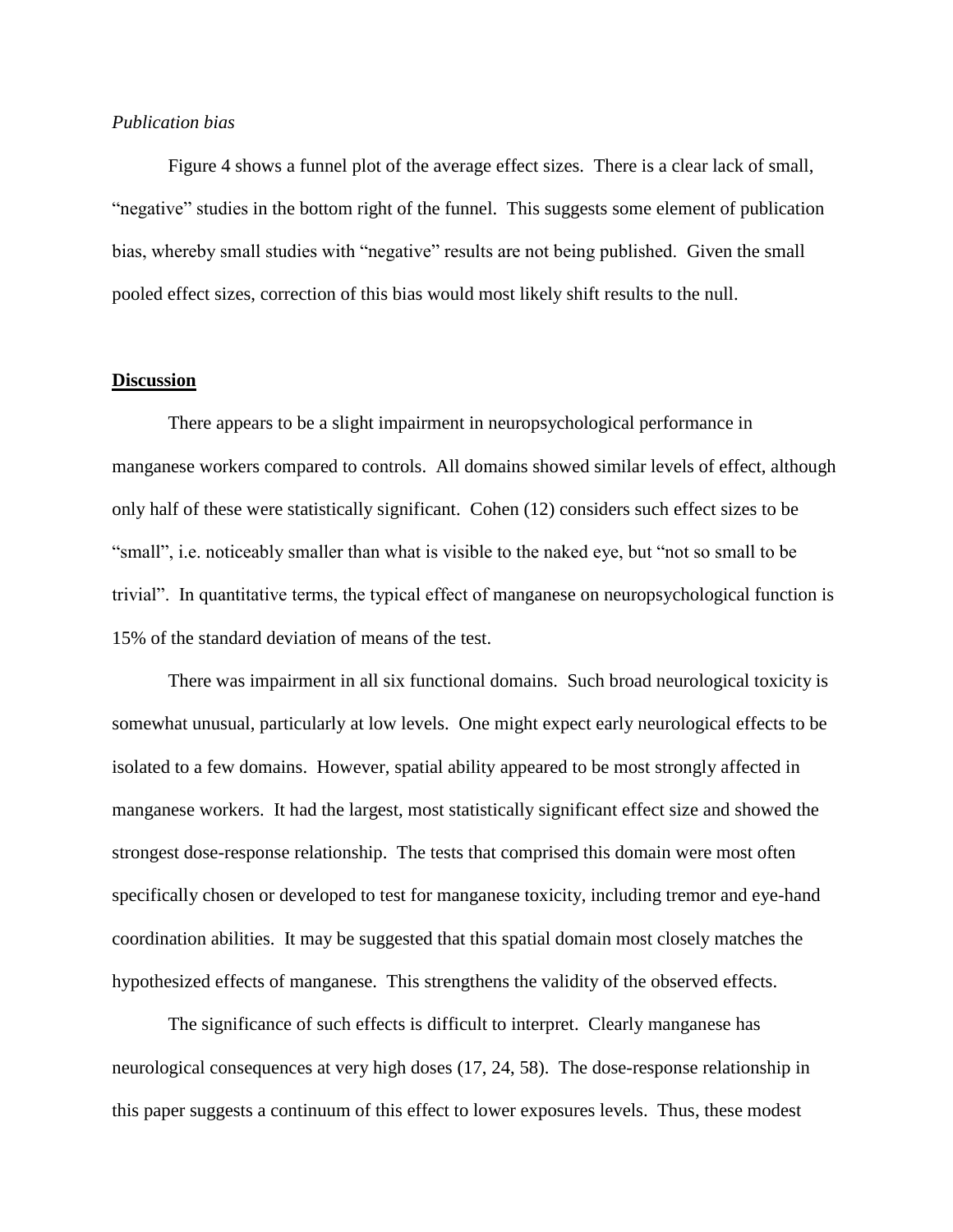effect sizes could logically represent the lower end of such a continuum. However, sub-group analysis identified possible confounding by education disparities in some studies and the funnel plot strongly suggests some degree of publication bias. Thus, the interpretation of these effect sizes is marred by these biases.

As with most toxicological matters, the issue becomes the "safe level" of manganese exposure. This meta-analysis considered only those workers exposed near the current TLV of 0.2 mg/m<sup>3</sup> so that one may examine the "safety" of the current level. It remains unclear if the mild neuropsychological impairment observed at manganese levels near the current TLV represents the low-end of the continuum of neurological impairment or some element of bias.

There is considerable heterogeneity of the effect sizes in a number of the domains. This may be due to within-study factors. Two such factors were explored: welding group versus others and education-controlled versus non-controlled studies. Heterogeneity was not substantially reduced by considering non-welders alone.

Education was found to account for heterogeneity amongst the studies. Two groups of manganese workers (36, 37, 38, 45) were significantly less educated than their corresponding controls. Subgroup analysis considered those studies that did not appear to have educational disparities between exposed and controls. It was found that attention and motor function were significantly altered by excluding these studies, whereas spatial functioning and executive functioning was minimally changed. Homogeneity considerably improved without these studies. This suggests that the effects observed in these workers may be partly due to their relative educational deficits. This emphasizes the potential for confounding of neuropsychological outcomes and the need to adequately control for these.

Heterogeneity was also likely due to the multiple tests that make up each domain. Thirtynine distinct tests were generalized into six domains. There is no consensus in defining domains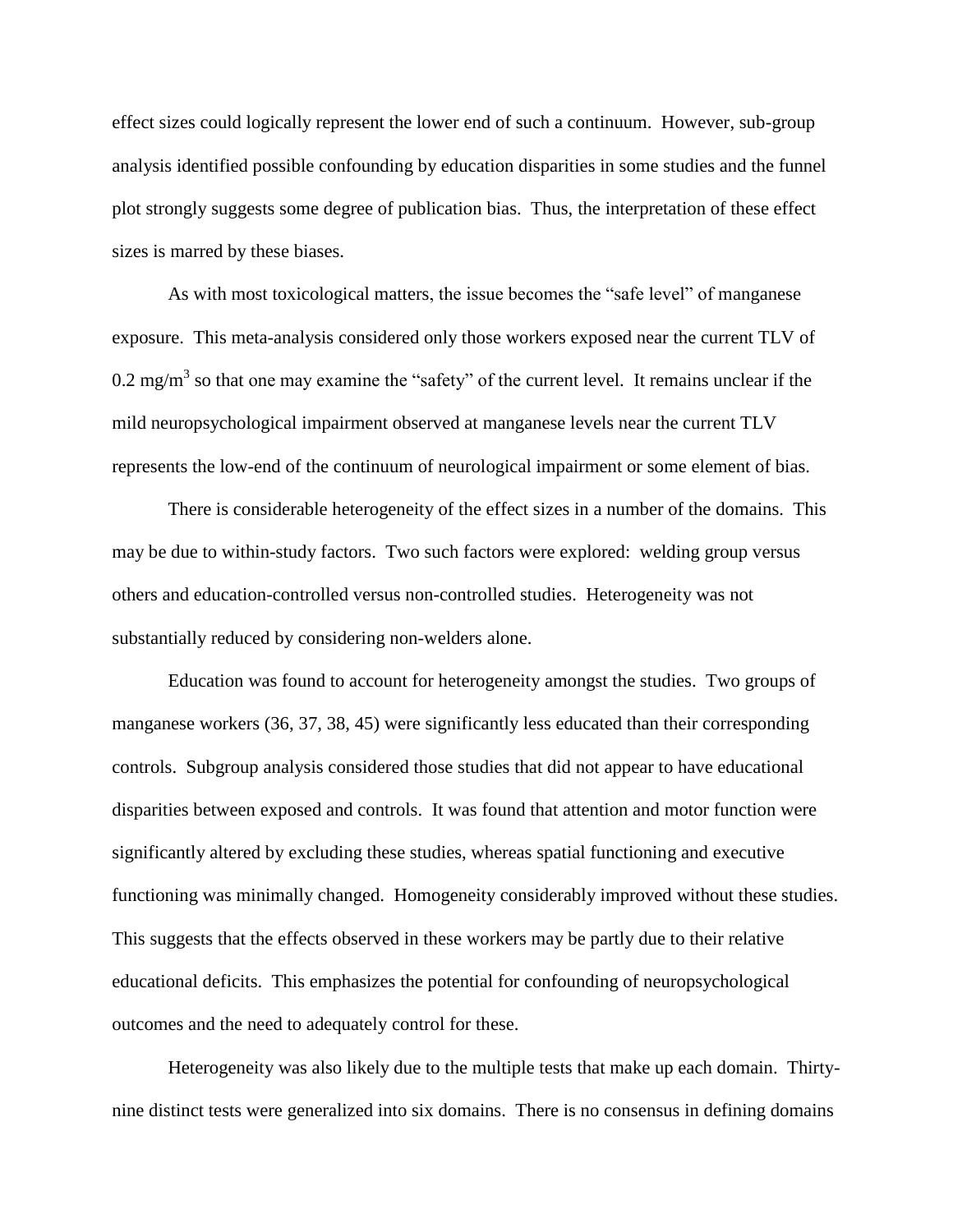nor in assigning tests to domains. Indeed a single test may measure aspects of numerous domains. The definition of Lezak (35) was chosen given its simplicity and relative frequency in the literature. However, it is evident that combining numerous tests into a composite outcome will increase the potential for heterogeneity.

The dose-response relationships demonstrated a negative association between manganese exposure and neuropsychological performance. This was particularly true for spatial and executive functioning. However the influence of a few studies (Chia in particular) was evident. A precise interpretation from the regression lines is elusive given the undue influence at this higher exposure level. More studies in the range of 0.4 mg/m<sup>3</sup> and 2 mg/m<sup>3</sup> would significantly enhance clarity of this dose-response relationship. The paucity of studies in this range may be indicative of organizational efforts to keep manganese exposures within range of the TLV. Given such limits, it is unlikely that there will be an abundance of studies in that range in the future, so a clarification of dose-response relationship will be difficult.

The results of this analysis may be compared to a recent meta-analysis of manganese workers (33). The authors found similar magnitudes of summary effect sizes for a slightly different domain structure. In particular, they found mild deficits for verbal comprehension (E.S.  $= -0.25, 95\% \text{ C.L.} = -0.09 \text{ to } -0.41$ , attention (E.S. =  $-0.22, 95\% \text{ C.L.} = -0.09 \text{ to } -0.35$ ) and process speed (E.S.  $= -0.19$ , 95% C.I.  $= -0.07$  to  $-0.31$ ). The authors also found that there was an overall effect size of -0.17, suggesting that Mn-exposed workers have slightly worse overall neurocognitive function than controls. Despite this, they suggest that this effect size is undetectable given the confidence intervals of most neuropsychological measures and question the existence of clinically significant neurocognitive impairment from Mn.

However, this study has some significant limitations including the lack of 3 recent large cohorts, the use of symptom reporting as an outcome and the inclusion of very highly exposed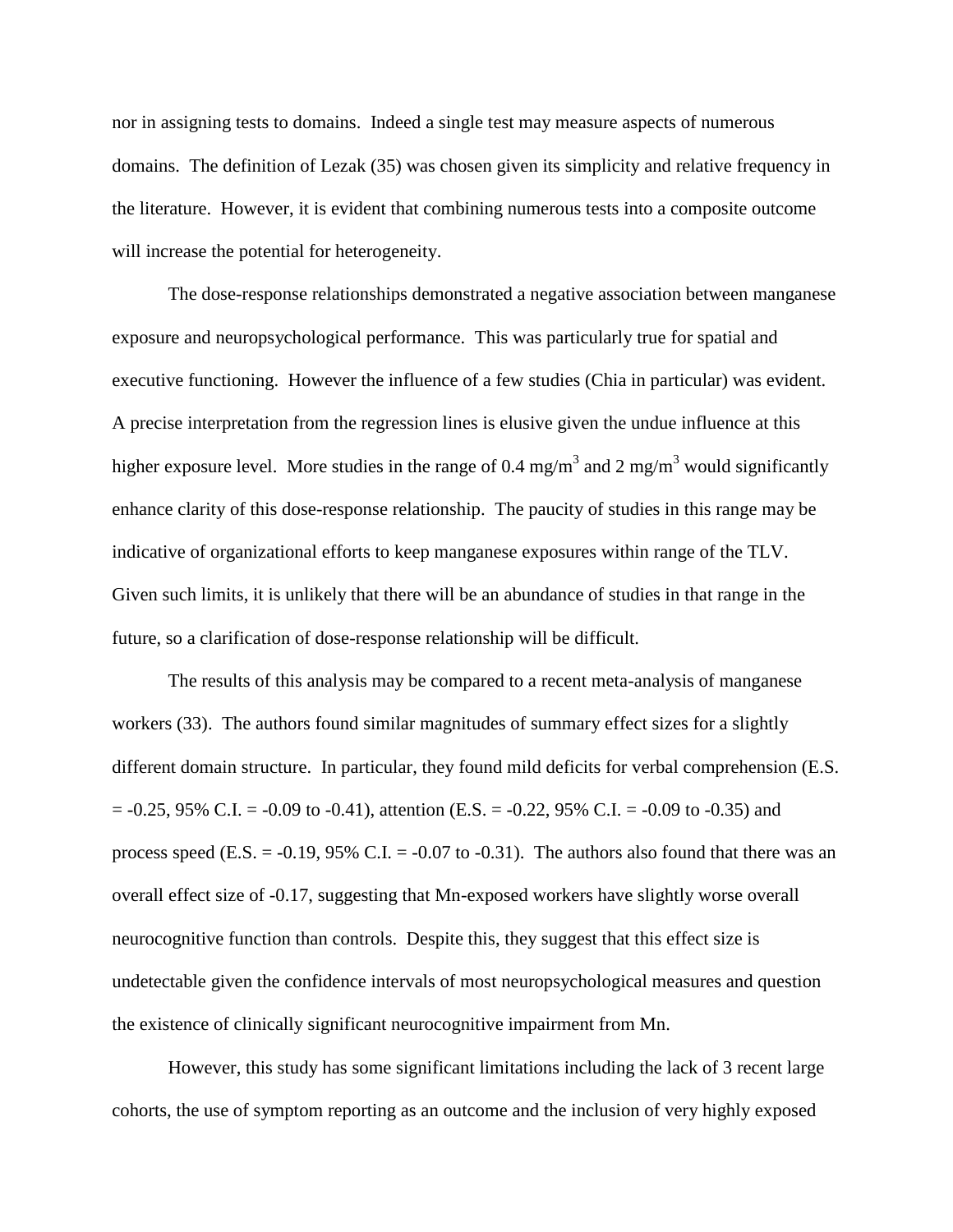cohorts. In addition, the lead author has "consulted with attorneys representing current and former manufacturers of welding consumables".

The same authors published a similar meta-analysis in 2007  $(24(a))$ . They come to the same conclusion. However the same criticism remain as the authors considered disparate groups and acknowledge their active association with the Mn consumable industry.

Meta-analysis is a technique that has unique methodological issues. This is particularly true for meta-analyses of neuropsychological outcomes. Such issues will be of ongoing importance given the increasing reliance of these sensitive tools in detecting sub-clinical health effects in toxicology. From the above analysis, a number of methodological issues were apparent. I will not discuss generic issues of meta-analysis, such as heterogeneity and publication bias, as these issues have been widely explored in the literature.

Meta-analyses of neuropsychological outcomes often assign individual tests into functional domains. The reasons for this are pragmatic: rather than doing meta-analysis on multiple individual tests, one may combine results into a small number of domains and do metaanalysis on a more manageable number of outcomes. In addition, such outcomes are more easily interpretable than individual tests. However, there are clearly methodological problems in generalizing tests into certain domains.

Meta-analyses of neuropsychological outcomes will have low reproducibility due to varying domain structures. This reflects the difficulty in making concise categorization of cognitive function. Indeed, a review of the neuropsychological literature indicates very little consistency in the choice of functional domains. Some studies have cited prior papers (21) or textbook references (19, 26) in justifying their choice of domains. Most studies give no justification for their domains (2, 24, 48, 53). Some studies have used factor analysis to justify their choice of domains (16). Given all these approaches, it's not surprising that basically no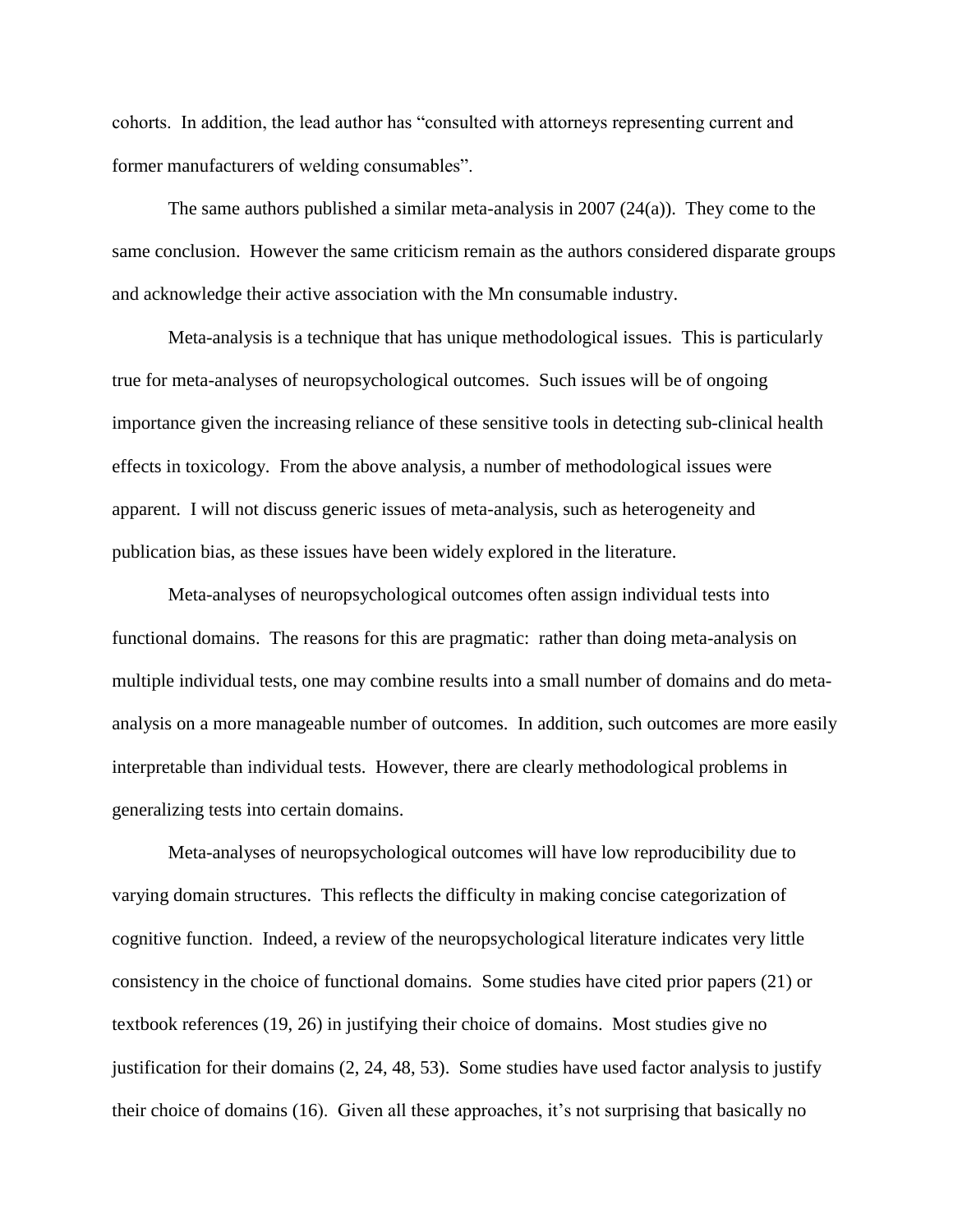study uses the same domain structure in presenting results. The difficulty in generalizing tests to domains could result in considerable heterogeneity in meta-analysis. There needs to be standardization of the cognitive domains that are used in reporting of meta-analyses of neuropsychological outcomes. This would contribute some generalizability between metaanalyses. However, it is unlikely that consensus would be achieved given the complexity of categorizing cognitive function. In addition, neuropsychological techniques are used by many disciplines (e.g. psychiatry, psychology, neurology, toxicology) and consensus across disciplines is unlikely.

The sensitivity of neuropsychological tests is exploited to detect subtle neurological effects from occupational toxins. However, these methods will also be sensitive in detecting other impairments, such as psychiatric disease, age-related cognitive impairment, alcohol and substance abuse, educational deficits and neurological disease. Thus the potential for confounding is particularly significant for neuropsychological outcomes. The nature of occupational research makes it difficult to control for potential confounders. Randomization is often impossible and even simple matching can be constrained by work-related factors. Primary studies of neuropsychological outcomes need to control for potential confounders or comprehensively report group characteristics.

Meta-analysis of highly sensitive tests may be summarizing clinically insignificant disease. As with all neuropsychological assessments, it is difficult to extrapolate subtle testing abnormalities to clinical impairment. Specifically considering toxicologic studies, there is no established literature that has followed mildly neuropsychologically-impaired workers over time to look for progression to overt disease. Thus it remains unclear if the effects will progress to a clinically-apparent entity. There is an obvious need for prospective, longitudinal examination of these workers.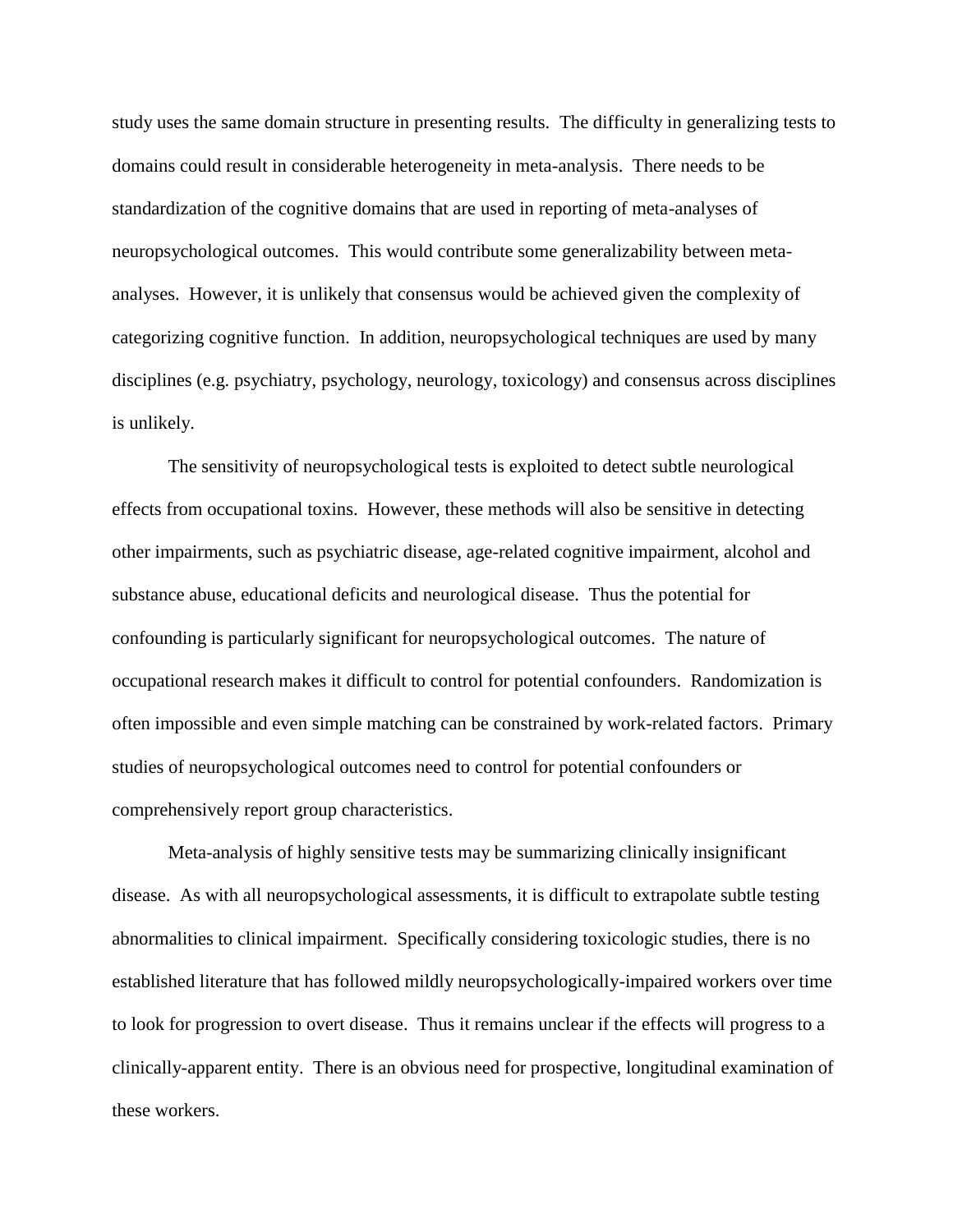#### **Conclusion**

In conclusion, contemporary occupational manganese exposure is associated with mild impairment in neuropsychological function, particularly spatial ability. This may have ramifications on the numerous workers exposed to this metal, particularly welders. However, this effect is likely exaggerated by publication bias and some confounding by education. There is an ongoing need to refine neuropsychological studies of these workers. Good quality, longitudinal assessments would be of benefit in clarifying the neurological effects from manganese.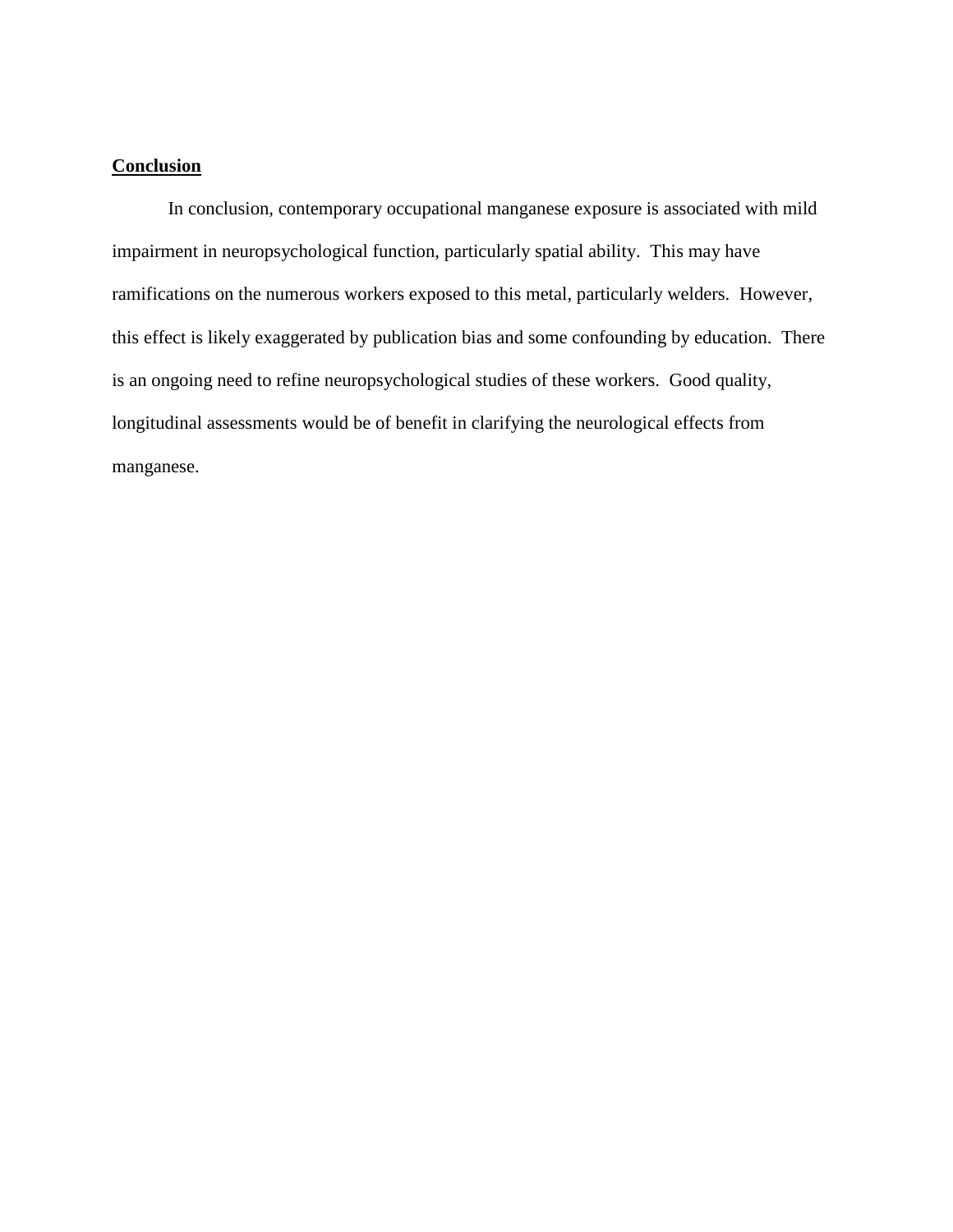#### **References:**

1. Amr M, Allam M, et al. Neurobehavioural changes among workers in some chemical industries in Egypt. Environ Res 1993; 63: 295-300.

2. Anderson-Hanley C, Sherman ML. Neuropsychological effects of treatments for adults with cancer: a meta-analysis and review of the literature. J Int Neuropsychol Soc 2003; 9: 967-982.

3. Bast-Pettersen R, Ellingsen DG, et al. Neuropsychological function in manganese alloy plant workers. Int Arch Occup Environ Health 2004; 77: 277-287.

4. Bazylewicz-Walczak B. Neuropsychologic effects of occupational exposure to manganese. Medycyna Pracy 1996; 47: 677-683.

5. Benignus VA, Geller AM, et al. Human neurobehavioural effects of long-term exposure to styrene: a meta-analysis. Environ Health Perspect 2005; 113: 532-538.

6. Binder L, Rohling L, Larrabee G. A review of mild head trauma. J Clin Exper Neuropsychol 1997; 19: 421-431.

7. Boonstra AM, Oosterlaan J, et al. Executive functioning in adult ADHD. Psycholog Med 2005; 35: 1097-1108.

8. Bowler RM, Gysens S, et al. Neuropsychologcial sequelae of exposure to welding fumes in a group of occupationally exposed me. Int J Hyg Environ Health 2003; 206: 517-529.

9. Bowler RM, Gysens S, et al. Manganese exposure: neuropsychological and neurological symptoms and effects in welders. Neurotoxicol 2006; 27: 315-326.

10. Chandra SV, Shukla GS, Srivastava RS. An exploratory study of manganese exposure to welders. Clin Toxicol 1981; 18: 407-416.

11. Chia SE, Foo SC, et al. Neurobehavioural functions among workers exposed to manganese ore. Scand J Work Environ Health 1993; 19: 264-270.

12. Cohen J. A power primer. Psychol Bulletins 1992; 112: 155-159.

13. Crump KS, Rousseau P. Results from eleven years of neurological health surveillance at a manganese oxide and salt producing plant. Neurotoxicol 1999; 20: 273-286.

14. DerSimoinian R, Laird N. Meta-analysis in clinical trials. Controlled Clin Trials 1986; 7: 177-188.

15. Deschamps FJ, Guillaumot M, Raux S. Neurological effects in workers exposed to manganese. J Occup Environ Med 2001; 43: 127-132.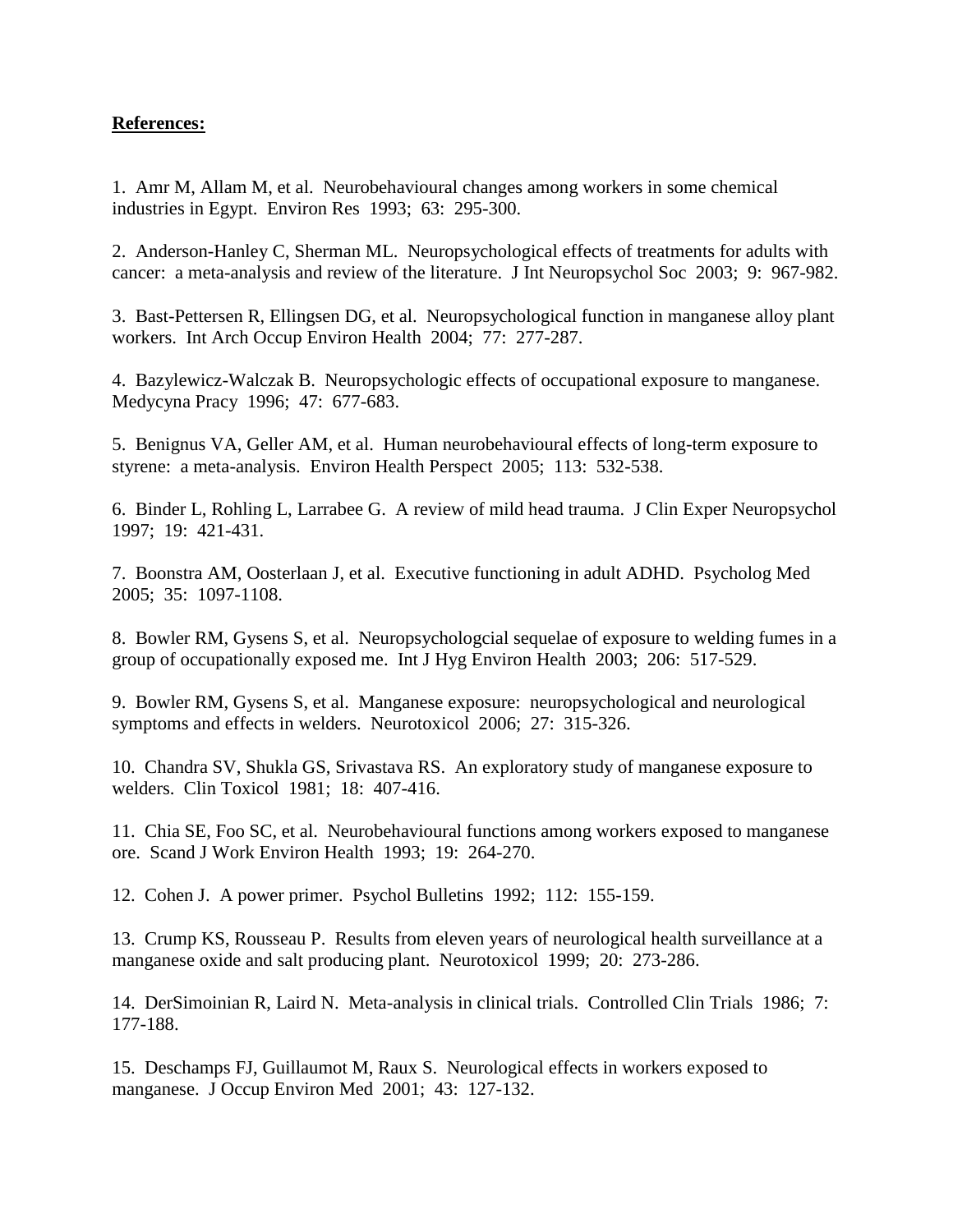16. Dickinson D, Ragland JD, et al. A comparison of cognitive structure in schizophrenia patients and healthy controls using confirmatory factor analysis. Schizoph Res 2006; 85: 20- 29.

17. Dobson AW, Erikson KM, Aschner M. Manganese neurotoxicity. Ann N Y Acad Sci 2004; 1012: 115-28.

18. Emara AM, El-Ghawabi SH. Chronic manganese poisoning in the dry battery industry. Br J Ind Med 1971; 28: 78-82.

19. Falleti MG, Sanfilippo A, et al. The nature and severity of cognitive impairment associated with adjuvant chemotherapy in women with breast cancer. Brain Cognit 2005; 59: 60-70.

20. Frazier TW, Demaree HA, Youngstom EA. Meta-analysis of intellectual and neuropsychological test performance in ADHD. Neuropsych 2004; 18: 543-555.

21. Frencham KAR, Fox AM, Maybery MT. Neuropsychological studies of mild traumatic brain injury. J Int Neuropsychol Soc 2005; 27: 334-351.

22. Gibbs JP, Crump KS, et al. Focused medical surveillance: a search for subclinical movement disorders in a cohort of U.S. workers exposed to low levels of manganese dust. Neurotoxicol 1999; 20: 299-314.

23. Goodman M, LaVerda N, et al. Neurobehavioural testing in workers occupationally exposed to lead. Occup Environ Med 2002; 59: 217-223.

24. Grant I, Gonzalez R, et al. Non-acute neurocognitive effects of cannabis use: a metaanalytic study. J Int Neuropsychol Soc 2003; 9: 679-689.

24 a. Greiffenstein MF, Lee-Haley PR. Neuropsychological correlates of manganese exposure: a meta-analysis. J Clin Exper Neuropsych 2007; 29: 113-26.

25. Hedges LV, Olkin I. Statistical methods for meta-analysis. 1985; Orlando: Academic Press Inc.

26. Hervey AS, Epstein JN, Curry JF. Neuropsychology of adults with ADHD: a meta-analytic review. Neuropsychol 2004; 18: 485-503.

27. Higgins JPT, Thompson SG. Quantifying heterogeneity in a meta-anlysis. Stat Med 2002; 21: 1539-1558.

28. Higgins JPT, Thompson SG, et al. Measuring inconsistency in meta-analyses. BMJ 2003; 327: 557-560.

29. Hochberg F, Miller G, et al. Late motor deficits of Chilean manganese miners: a blinded control study. Neurol 1996; 47: 788-795.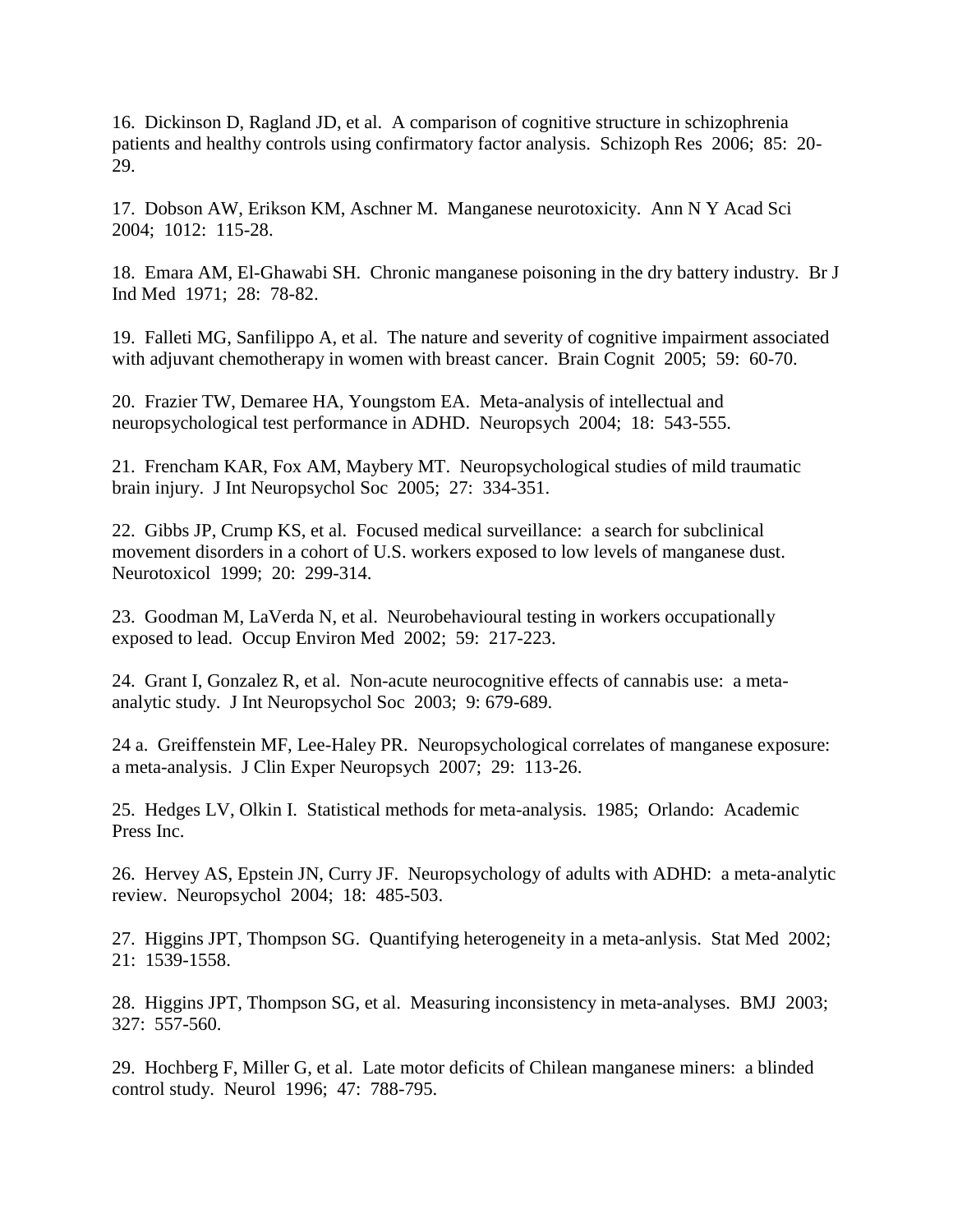30. Hua MS, Huang CC. Chronic occupational exposure to manganese and neurobehavioural function. J Clin Exper Neuropsychol 1991; 13: 495-507.

31. Jaeger J, Czobor P, Berns SM. Basic neuropsychological dimensions in schizophrenia. Schizophr Res 2003; 65: 105-116.

32. Kim E, Kim Y, et al. Pallidal index on MRI as a target organ dose of manganese. Neurotoxicol 2005; 26: 351-359.

33. Lees-Haley PR, Rohling ML, Langhinrichsen-Rohling J. A meta-analysis of the neuropsychological effects of occupational exposure to manganese. Clin Neuropsychol 2006; 20: 90-107.

34. Levy BS, Nassetta WJ. Neurologic effects of manganese in humans: a review. Int J Occup Environ Health 2003; 9: 153-63.

35. Lezak MD. Neuropsychological assessment  $3<sup>rd</sup>$  ed.). 1995: New York: Oxford University Press.

36. Lucchini R, Apostoli P, et al. Long term exposure to "low levels" of manganese oxides and neurofunctional changes in ferroalloy workers. Neurotoxicol 1999; 20: 287-298.

37. Lucchini R, Bergamaschi E, et al. Motor function, olfactory threshold, and hematological indices in manganese-exposed ferroalloy workers. Environ Res 1997; 73: 175-180.

38. Lucchini R, Selis L, et al. Neurobehavioural effects of manganese in workers from a ferroalloy plant after temporary cessation of exposure. Scand J Environ Health 1995; 21: 143- 149.

39. Marin-Martinez F, Sanchez-Meca J. Averaging dependent effect sizes in meta-analysis: a cautionary note about procedures. Span J Psychol 1999; 2: 32-38.

40. Mergler D, Huel G, et al. Nervous system dysfunction among workers with long-term exposure to manganese. Environ Res 1994; 64: 151-180.

41. Meyer-Baron M, Schaeper M, et al. Neurobehavioural test results and exposure to inorganic mercury: in search of dose-response relations. Arch Toxicol 2004; 78: 207-211.

42. Meyer-Baron M, Schaeper M, Seeber A. A meta-analysis for neurobehavioural results due to occupational mercury exposure. Arch Toxicol 2002; 76: 127-136.

43. Meyer-Baron M, Seeber A. A meta-analysis for neurobehavioural results due to occupational lead exposure with blood lead concentrations < 70 ug/100ml. Arch Toxicol 2000; 73: 510-518.

44. Myers JE, teWaterNaude J, et al. Nervous system effects of occupational manganese exposure on South African manganese mineworkers. 2003; 24: 649-656.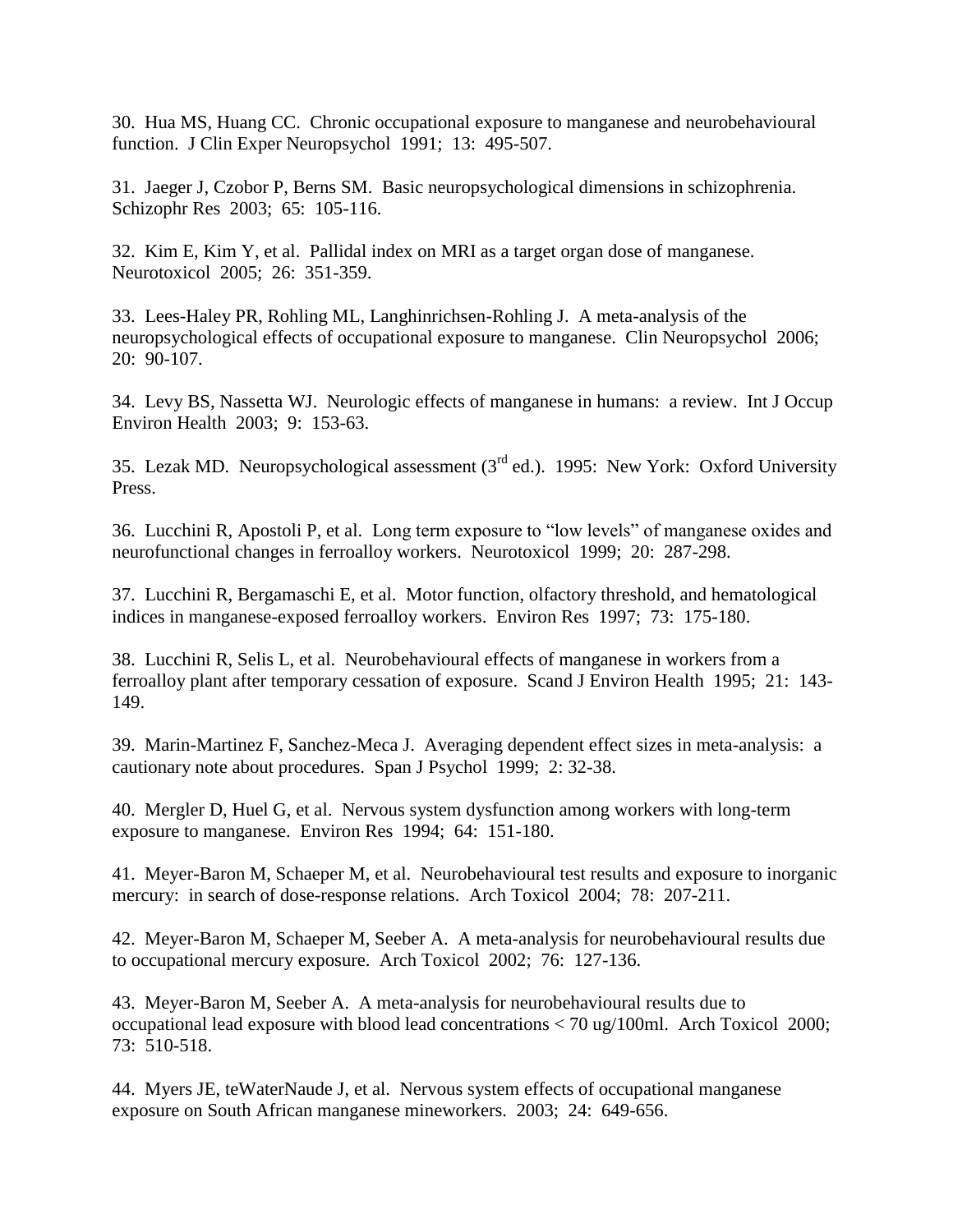45. Myers JE, Thompson ML, et al. The nervous system effects of occupational exposure on workers in a South African manganese smelter. Neurotoxicol 2003; 24: 885-894.

46. Olanow CW. Manganese-induced parkinsonism and parkinson's disease. Ann N Y Acad Sci 2004; 1012: 209-23.

47. Ownby RL, Kumar M, Waldrop-Valverde D. Structure of a cognitive ability battery among HIV+ intravenous drug users evaluated in a study of medication. Int J Neurosci 2005; 115: 1259-1271.

48. Reger M, Welsh R, et al. A meta-analysis of the neuropsychological sequelae of HIV infection. J Int Neuropsychol Soc 2002; 8: 410-424.

49. Roels HA, Ghyselen P, et al. Assessment of the permissible exposure level to manganese in workers exposed to manganese dioxide dust. Br J Ind Med 1992; 49: 25-34.

50. Roels H, Lauwerys R, et al. Epidemiological survey among workers exposed to manganese. Am J Ind Med 1987; 11: 307-327.

51. Roels HA, Ortega Eslava MI, et al. Prospective study on the reversibility of neurobehavioural effects in workers exposed to manganese dioxide. Neurotoxicol 1999; 20: 255-272.

52. Rohling ML, Demakis GJ. A meta-analysis of the neuropsychological effects of occupational exposure to mercury. Clin Neuropsychol 2006; 20: 108-132.

53. Ruocco AC. The neuropsychology of borderline personality disorder: a meta-analysis and review. Psych Res 2005; 137: 191-202.

54. Seeber A, Meyer-Baron M, Schaper M. A summary of two meta-analyses on neurobehavioural effects due to occupational lead exposure. Arch Toxicol 2002; 76: 137-45.

55. Sinczuk-Walczak H, et al. Neurological and neurophysiological examinations of workers occupationally exposed to manganese. Int J Occup Med Environ Health 2001; 14: 329-337.

56. Sjogren B, Gustavsson P, Hogstedt. Neuropsychiatric symptoms among welders exposed to neurotoxic metals. Br J Ind Med 1990; 47: 704-707.

57. Sjogren B, Iregren A, et al. Effects on the nervous system among welders exposed to aluminum and manganese. Occup Environ Med 1996; 53: 32-40.

58. Tanaka S. "Manganese and its compounds" in Occupational Medicine, 3rd edition, Zenz C editor. 1994; St. Louis, Mo: Mosby, pp. 542-548.

59. Thompson ML, Myers JE. Evaluating and interpreting exposure-response relationships for manganese and neurobehavioural outcomes. Neurotoxicol 2006; 27: 147-52.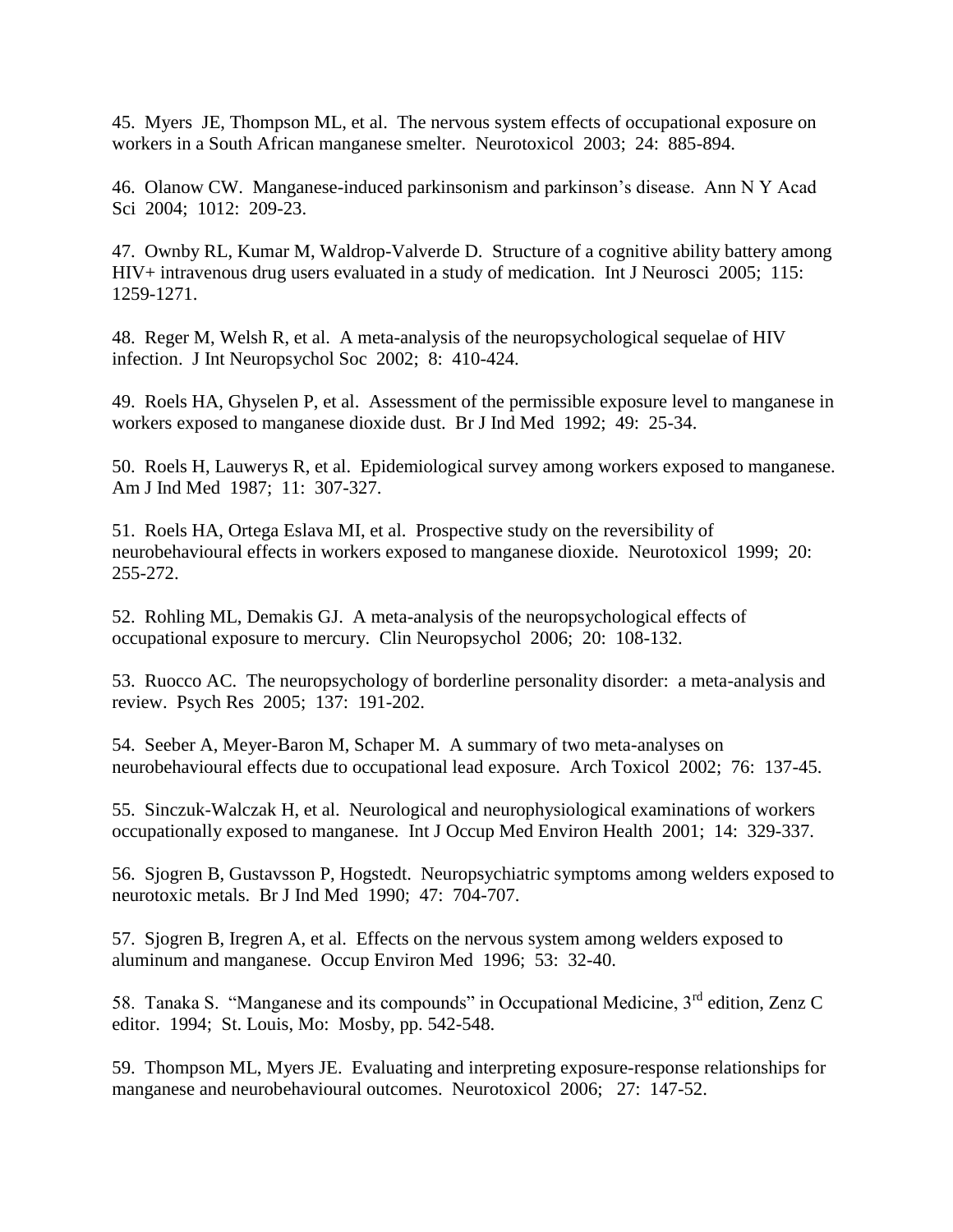60. Wells GA, Shea B, et al. The Newcastle-Ottawa Scale (NOS) for assessing the quality of nonrandomised studies in meta-analyses. Ottawa Health Research Institute.

61. Wennberg A, Hagman M, Johansson L. Preclinical neurophysiological signs of parkinsonism in occupational manganese exposure. Neurotoxicol 1992; 13: 271-274.

62. Wennberg A, Iregren A, et al. Manganese exposure in steel smelters a health hazard to the nervous system. Scand J Work Environ Health 1991; 17; 255-262.

63. Yuan H, He S, et al. A comprehensive study on neurobehavior, neurotransmitters and lymphocyte subsets alteration of Chinese manganese welding workers. Life Sci 2006; 78: 1324-1328.

64. Zheng Y, Zhou X, et al. Changes of neurobehavioural functions in workers exposed to manganese. J Hyg Res 1999; 28: 198-9.

65. Zhou W, Liang Y, Christiani DC. Utility of the WHO neurobehavioural core test battery in Chinese workers. Environ Res 2002; 88: 94-102.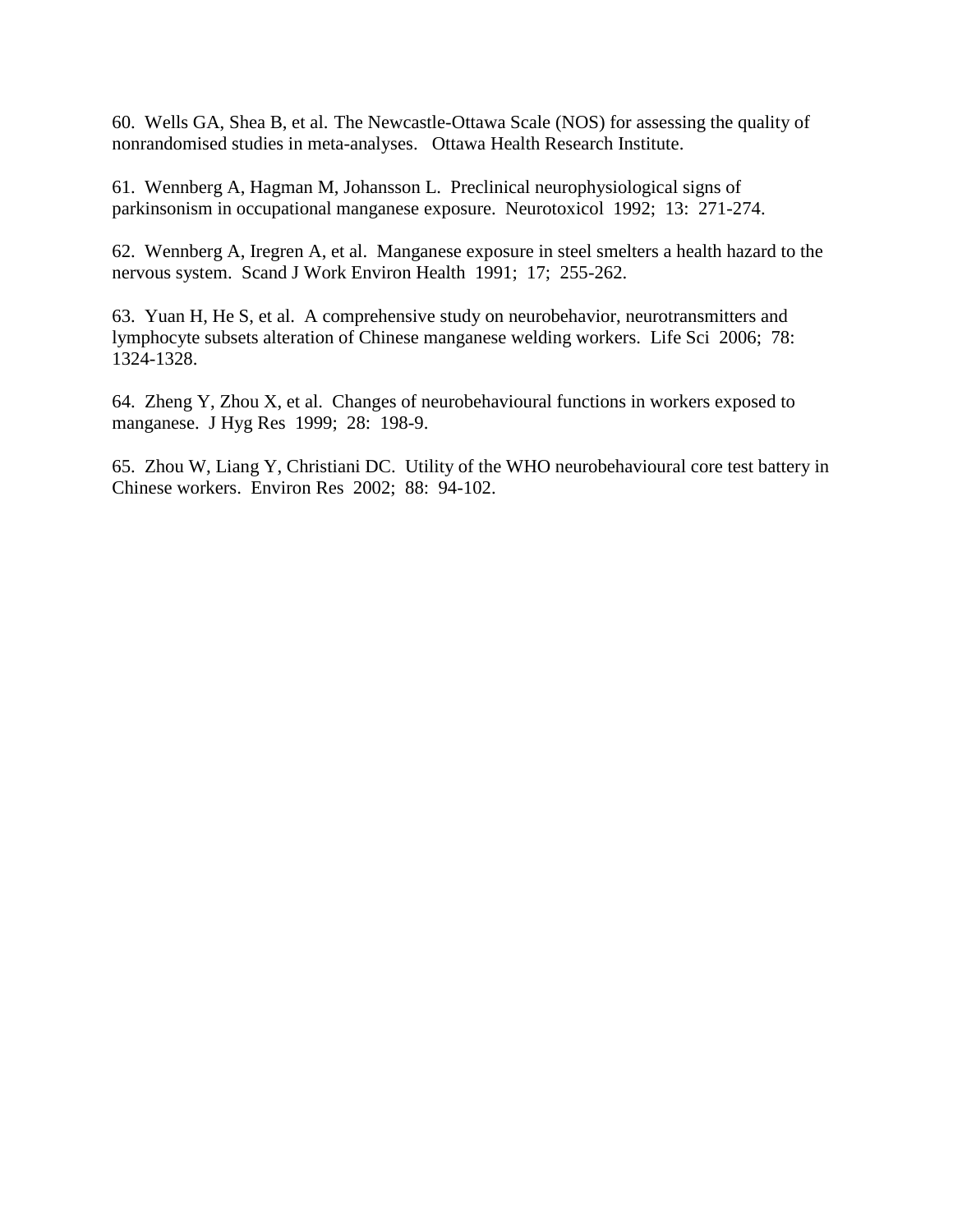Figure 1: Forest plots of random effects summary effect sizes for each domain (af)

### a) Attention domain

| Review:                                        | Mn           |           |                                                                                   |                     |                                      |        |                               |
|------------------------------------------------|--------------|-----------|-----------------------------------------------------------------------------------|---------------------|--------------------------------------|--------|-------------------------------|
| Comparison:                                    | $01$ all     |           |                                                                                   |                     |                                      |        |                               |
| Outcome:                                       | 01 attention |           |                                                                                   |                     |                                      |        |                               |
| Study                                          |              | Treatment | Control                                                                           |                     | ES (random)                          | Weight | ES (random)                   |
| or sub-category                                |              | Ν         | И                                                                                 | ES(SE)              | 95% CI                               | %      | 95% CI                        |
| Wennberg                                       |              | 30        | 60                                                                                | $-0.3694(0.2254)$   |                                      | 8.17   | $-0.37$ [ $-0.81$ , $0.07$ ]  |
| Mergler                                        |              | 74        | 74                                                                                | $-0.0757(0.1645)$   |                                      | 12.95  | $-0.08$ [ $-0.40$ , $0.25$ ]  |
| Gibbs                                          |              | 75        | 75                                                                                | $-0.1624(0.1636)$   |                                      | 13.05  | $-0.16$ [ $-0.48$ , $0.16$ ]  |
| Lucchini99                                     |              | 61        | 87                                                                                | $-0.2257(0.1675)$   |                                      | 12.64  | $-0.23$ [ $-0.55$ , 0.10]     |
| Deschamps                                      |              | 138       | 137                                                                               | 0.0000(0.1206)      |                                      | 18.74  | $0.00[-0.24, 0.24]$           |
| <b>Bast</b>                                    |              | 100       | 100                                                                               | $-0.0941(0.1415)$   |                                      | 15.67  | $-0.09$ [ $-0.37$ , 0.18]     |
| Myers                                          |              | 50        | 60                                                                                | $-0.5652(0.1954)$   |                                      | 10.17  | $-0.57$ [ $-0.95$ , $-0.18$ ] |
| Yuan                                           |              | 56        | 34                                                                                | $0.2228$ $(0.2181)$ |                                      | 8.60   | $0.22$ [-0.20, 0.65]          |
| Total (95% CI)                                 |              | 584       | 627                                                                               |                     |                                      | 100.00 | $-0.14$ [ $-0.28$ , 0.00]     |
|                                                |              |           | Test for heterogeneity: Chi <sup>2</sup> = 10.41, df = 7 (P = 0.17), $P = 32.7\%$ |                     |                                      |        |                               |
| Test for overall effect: $Z = 1.97$ (P = 0.05) |              |           |                                                                                   |                     |                                      |        |                               |
|                                                |              |           |                                                                                   |                     | $-0.5$<br>0.5<br>0.<br>$-1$          |        |                               |
|                                                |              |           |                                                                                   |                     | Favours treatment<br>Favours control |        |                               |

### b) Executive domain

| Review:<br>Comparison:<br>Outcome:             | Mn<br>01 all<br>02 executive |           |                                                                                    |                    |                                      |        |                               |
|------------------------------------------------|------------------------------|-----------|------------------------------------------------------------------------------------|--------------------|--------------------------------------|--------|-------------------------------|
| Study                                          |                              | Treatment | Control                                                                            |                    | ES (random)                          | Weight | ES (random)                   |
| or sub-category                                |                              | Ν         | Ν                                                                                  | ES(SE)             | 95% CI                               | %      | 95% CI                        |
| Wennberg                                       |                              | 30        | 60                                                                                 | 0.0000(0.2236)     |                                      | 10.19  | $0.00[-0.44, 0.44]$           |
| Mergler                                        |                              | 74        | 74                                                                                 | $-0.2433(0.1650)$  |                                      | 14.86  | $-0.24$ [ $-0.57$ , 0.08]     |
| Lucchini99                                     |                              | 61        | 87                                                                                 | 0.0000(0.1670)     |                                      | 14.67  | $0.00$ [-0.33, 0.33]          |
| Deschamps                                      |                              | 138       | 137                                                                                | 0.0000(0.1206)     |                                      | 19.95  | $0.00[-0.24, 0.24]$           |
| Bast                                           |                              | 100       | 100                                                                                | $-0.0414$ (0.1414) |                                      | 17.39  | $-0.04$ [ $-0.32$ , $0.24$ ]  |
| Myers                                          |                              | 50        | 67                                                                                 | $-0.5455(0.1904)$  |                                      | 12.58  | $-0.55$ [ $-0.92$ , $-0.17$ ] |
| Yuan                                           |                              | 56        | 34                                                                                 | $-0.5218$ (0.2210) |                                      | 10.36  | $-0.52$ [-0.95, -0.09]        |
| Total (95% CI)                                 |                              | 509       | 559                                                                                |                    |                                      | 100.00 | $-0.17$ [ $-0.33$ , 0.00]     |
|                                                |                              |           | Test for heterogeneity: Chi <sup>2</sup> = 10.84, df = 6 (P = 0.09), $I^2$ = 44.7% |                    |                                      |        |                               |
| Test for overall effect: $Z = 1.93$ (P = 0.05) |                              |           |                                                                                    |                    |                                      |        |                               |
|                                                |                              |           |                                                                                    |                    | $-0.5$<br>0.5<br>n                   |        |                               |
|                                                |                              |           |                                                                                    |                    | Favours treatment<br>Favours control |        |                               |

### c) Language domain

| Review:<br>Comparison:<br>Outcome: | Mn<br>01 all<br>03 language                                                   |                |              |                   |                       |     |             |                              |
|------------------------------------|-------------------------------------------------------------------------------|----------------|--------------|-------------------|-----------------------|-----|-------------|------------------------------|
| Study<br>or sub-category           |                                                                               | Treatment<br>N | Control<br>N | ES(SE)            | ES (random)<br>95% CI |     | Weight<br>% | ES (random)<br>95% CI        |
| Wennberg                           |                                                                               | 30             | 60           | $-0.3787(0.2255)$ |                       |     | 11.24       | $-0.38$ [ $-0.82$ , $0.06$ ] |
| Mergler                            |                                                                               | 74             | 74           | $-0.1806(0.1647)$ |                       |     | 21.06       | $-0.18$ [ $-0.50$ , $0.14$ ] |
| Deschamps                          |                                                                               | 138            | 137          | 0.0000(0.1206)    |                       |     | 39.28       | $0.00$ [-0.24, 0.24]         |
| Bast                               |                                                                               | 100            | 100          | $-0.2087(0.1418)$ |                       |     | 28.42       | $-0.21$ [ $-0.49$ , 0.07]    |
| Total (95% CI)                     |                                                                               | 342            | 371          |                   |                       |     | 100.00      | $-0.14$ [ $-0.29$ , $0.01$ ] |
|                                    | Test for heterogeneity: Chi <sup>2</sup> = 2.76, df = 3 (P = 0.43), $P = 0\%$ |                |              |                   |                       |     |             |                              |
|                                    | Test for overall effect: $Z = 1.85$ (P = 0.06)                                |                |              |                   |                       |     |             |                              |
|                                    |                                                                               |                |              |                   | $-0.5$<br>0<br>-1     | 0.5 |             |                              |

Favours treatment Favours control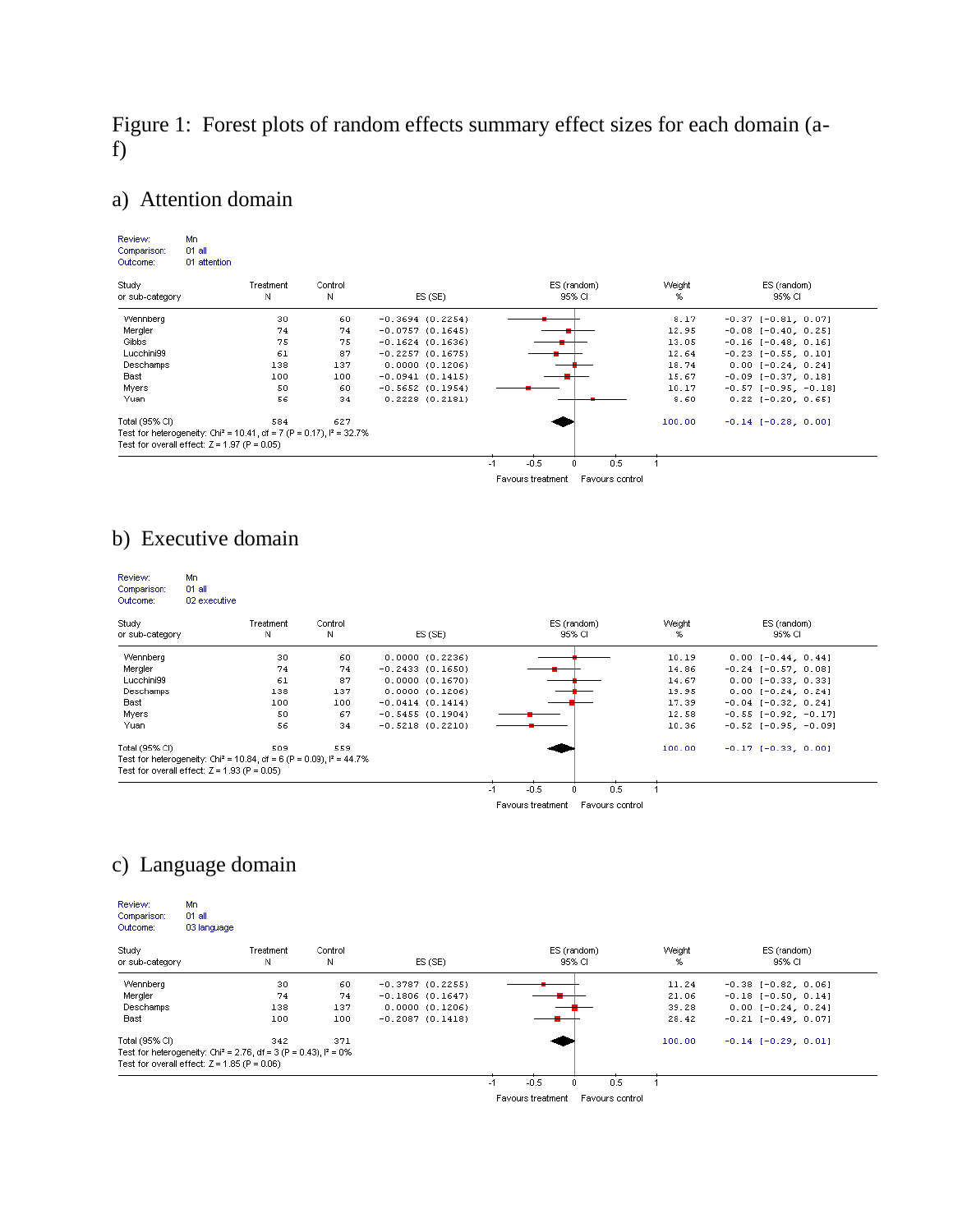## d) Memory domain

| Review:<br>Comparison:<br>Outcome:             | Mn.<br>01 all<br>04 memory |                                                                                   |              |                   |                                      |             |                               |
|------------------------------------------------|----------------------------|-----------------------------------------------------------------------------------|--------------|-------------------|--------------------------------------|-------------|-------------------------------|
| Study<br>or sub-category                       |                            | Treatment<br>Ν                                                                    | Control<br>Ν | ES(SE)            | ES (random)<br>95% CI                | Weight<br>% | ES (random)<br>95% CI         |
| Bast                                           |                            | 100                                                                               | 100          | 0.0000(0.1414)    |                                      | 37.85       | $0.00$ [-0.28, 0.28]          |
| Myers                                          |                            | 50                                                                                | 67           | $-0.5349(0.1902)$ |                                      | 32.52       | $-0.53$ [ $-0.91$ , $-0.16$ ] |
| Yuan                                           |                            | 56                                                                                | 34           | 0.1318(0.2176)    |                                      | 29.64       | $0.13$ [-0.29, 0.56]          |
| Total (95% CI)                                 |                            | 206                                                                               | 201          |                   |                                      | 100.00      | $-0.13$ $[-0.51, 0.24]$       |
|                                                |                            | Test for heterogeneity: Chi <sup>2</sup> = 6.82, df = 2 (P = 0.03), $I^2$ = 70.7% |              |                   |                                      |             |                               |
| Test for overall effect: $Z = 0.70$ (P = 0.49) |                            |                                                                                   |              |                   |                                      |             |                               |
|                                                |                            |                                                                                   |              |                   | $-0.5$<br>0.5<br>$-1$<br>0           |             |                               |
|                                                |                            |                                                                                   |              |                   | Favours treatment<br>Favours control |             |                               |

### e) Motor domain

| Review:<br>Comparison:<br>Outcome:                                                 | Mn.<br>01 all<br>05 Motor |           |         |                    |                                      |        |                               |
|------------------------------------------------------------------------------------|---------------------------|-----------|---------|--------------------|--------------------------------------|--------|-------------------------------|
| Study                                                                              |                           | Treatment | Control |                    | ES (random)                          | Weight | ES (random)                   |
| or sub-category                                                                    |                           | Ν         | Ν       | ES(SE)             | 95% CI                               | %      | 95% CI                        |
| Wennberg                                                                           |                           | 30        | 60      | $-0.2523(0.2244)$  |                                      | 11.92  | $-0.25$ [ $-0.69$ , $0.19$ ]  |
| Mergler                                                                            |                           | 74        | 74      | $-0.1731(0.1647)$  |                                      | 15.23  | $-0.17$ [ $-0.50$ , $0.15$ ]  |
| Gibbs                                                                              |                           | 75        | 75      | 0.2294(0.1639)     |                                      | 15.28  | $0.23$ [-0.09, 0.55]          |
| Lucchini99                                                                         |                           | 61        | 87      | 0.0989(0.1671)     |                                      | 15.08  | $0.10$ [-0.23, 0.43]          |
| Bast                                                                               |                           | 100       | 100     | $-0.1407(0.1416)$  |                                      | 16.63  | $-0.14$ [ $-0.42$ , $0.14$ ]  |
| Myers                                                                              |                           | 50        | 67      | $-0.7102$ (0.1928) |                                      | 13.59  | $-0.71$ [ $-1.09$ , $-0.33$ ] |
| Yuan                                                                               |                           | 56        | 34      | 0.0761(0.2175)     |                                      | 12.27  | $0.08$ [-0.35, 0.50]          |
| Total (95% CI)                                                                     |                           | 446       | 497     |                    |                                      | 100.00 | $-0.12$ [ $-0.34$ , 0.10]     |
| Test for heterogeneity: Chi <sup>2</sup> = 16.86, df = 6 (P = 0.010), $P = 64.4\%$ |                           |           |         |                    |                                      |        |                               |
| Test for overall effect: $Z = 1.04$ (P = 0.30)                                     |                           |           |         |                    |                                      |        |                               |
|                                                                                    |                           |           |         |                    | $-0.5$<br>0.5<br>-1                  |        |                               |
|                                                                                    |                           |           |         |                    | Favours treatment<br>Favours control |        |                               |

## f) Spatial domain

| Review:<br>Comparison:<br>Outcome:                                            | Mn<br>01 all<br>06 Spatial |           |         |                     |                                      |        |                               |  |
|-------------------------------------------------------------------------------|----------------------------|-----------|---------|---------------------|--------------------------------------|--------|-------------------------------|--|
| Study                                                                         |                            | Treatment | Control |                     | ES (random)                          | Weight | ES (random)                   |  |
| or sub-category                                                               |                            | Ν         | Ν       | ES(SE)              | 95% CI                               | %      | 95% CI                        |  |
| Mergler                                                                       |                            | 74        | 74      | $-0.3200(0.1655)$   |                                      | 17.48  | $-0.32$ [ $-0.64$ , 0.00]     |  |
| Gibbs                                                                         |                            | 75        | 75      | $0.0212$ $(0.1633)$ |                                      | 17.96  | $0.02$ [-0.30, 0.34]          |  |
| Lucchini99                                                                    |                            | 61        | 87      | $-0.3459(0.1682)$   |                                      | 16.93  | $-0.35$ [ $-0.68$ , $-0.02$ ] |  |
| Bast                                                                          |                            | 100       | 100     | $-0.1361(0.1416)$   |                                      | 23.88  | $-0.14$ [ $-0.41$ , 0.14]     |  |
| Myers                                                                         |                            | 50        | 67      | 0.0000(0.1869)      |                                      | 13.71  | $0.00$ [-0.37, 0.37]          |  |
| Yuan                                                                          |                            | 56        | 34      | $-0.2644(0.2183)$   |                                      | 10.05  | $-0.26$ [ $-0.69$ , 0.16]     |  |
| Total (95% CI)                                                                |                            | 416       | 437     |                     |                                      | 100.00 | $-0.17[-0.31, -0.03]$         |  |
| Test for heterogeneity: Chi <sup>2</sup> = 4.36, df = 5 (P = 0.50), $P = 0\%$ |                            |           |         |                     |                                      |        |                               |  |
| Test for overall effect: $Z = 2.45$ (P = 0.01)                                |                            |           |         |                     |                                      |        |                               |  |
|                                                                               |                            |           |         |                     | $-0.5$<br>0.5<br>$\Omega$<br>$-1$    |        |                               |  |
|                                                                               |                            |           |         |                     | Favours treatment<br>Favours control |        |                               |  |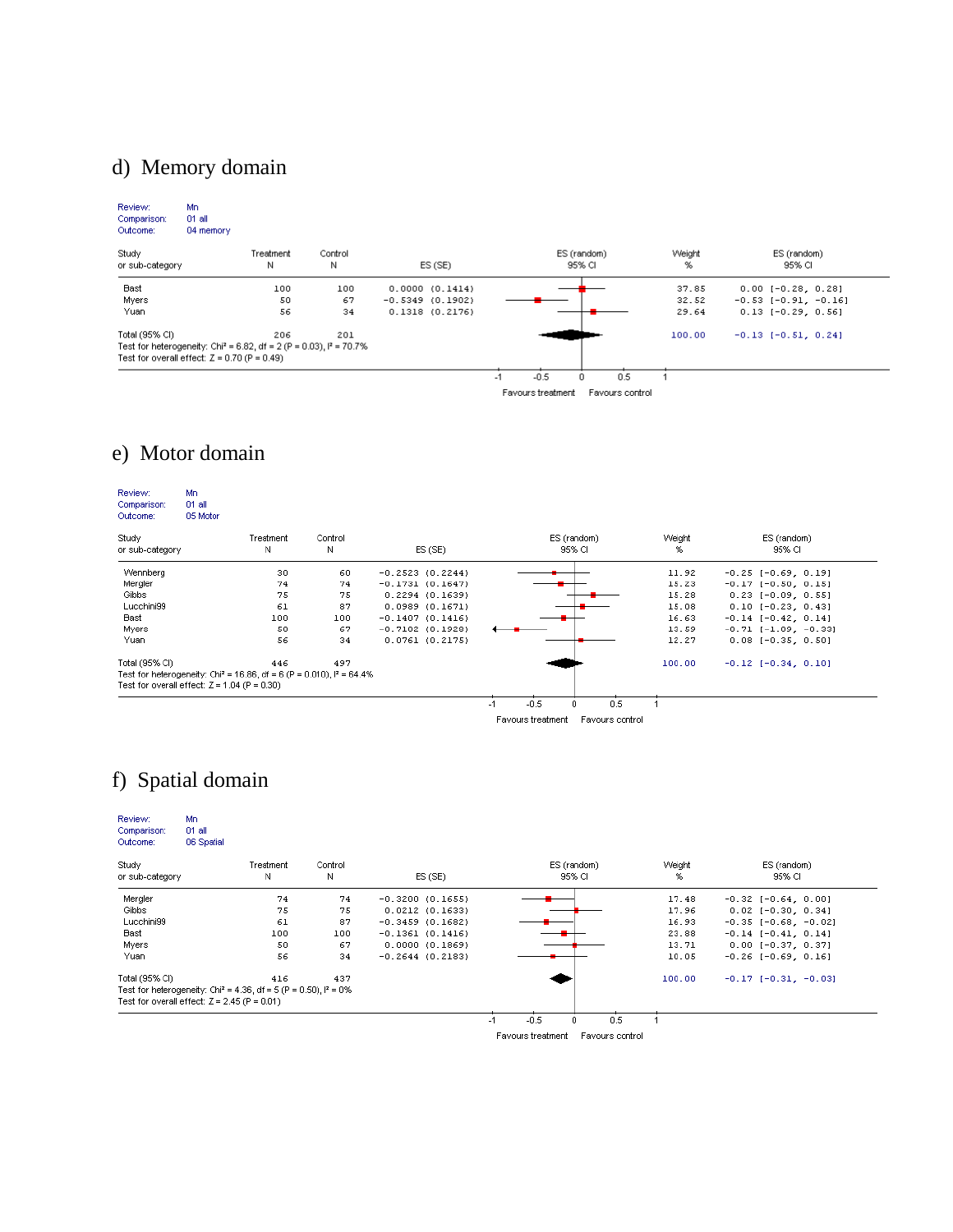

**Figure 2: Exposure-response: All Domains**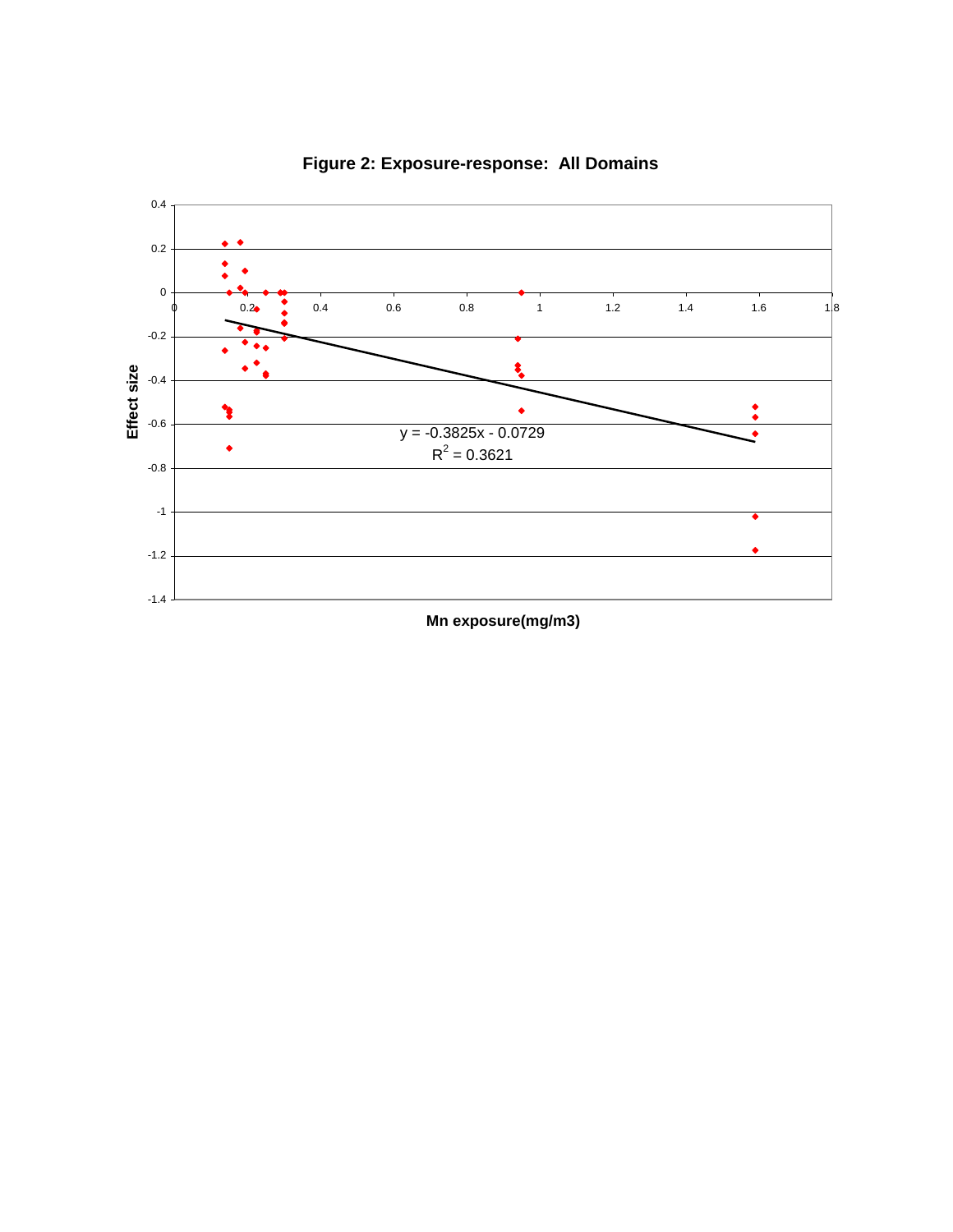#### **Figure 3. a) Exposure-response: attention domain**











**Figure 3. d) Exposure-response: memory domain**







#### **Figure 3. f) Exposure-response: spatial domain**

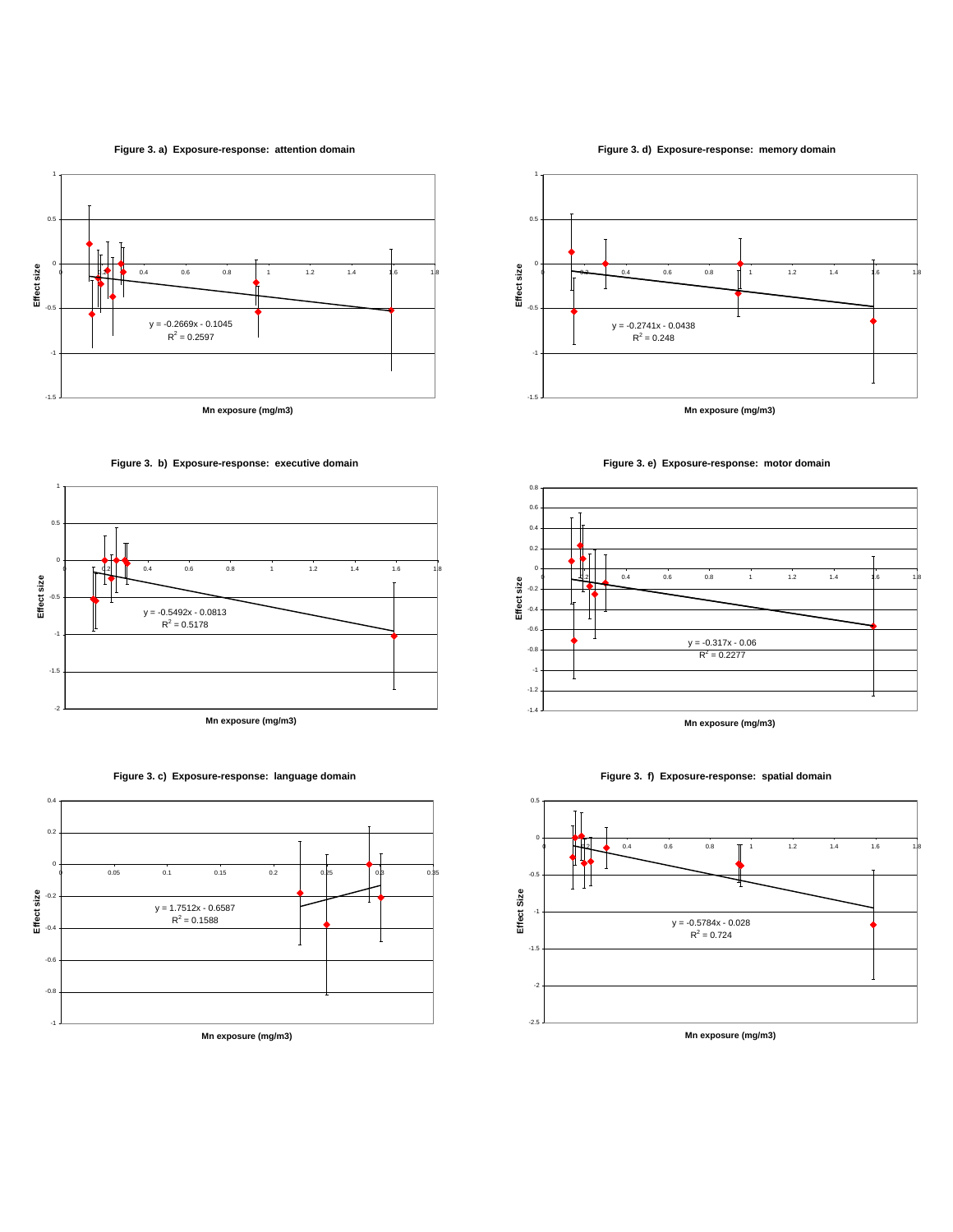

**Figure 4: Funnel Plot to examine for publication bias**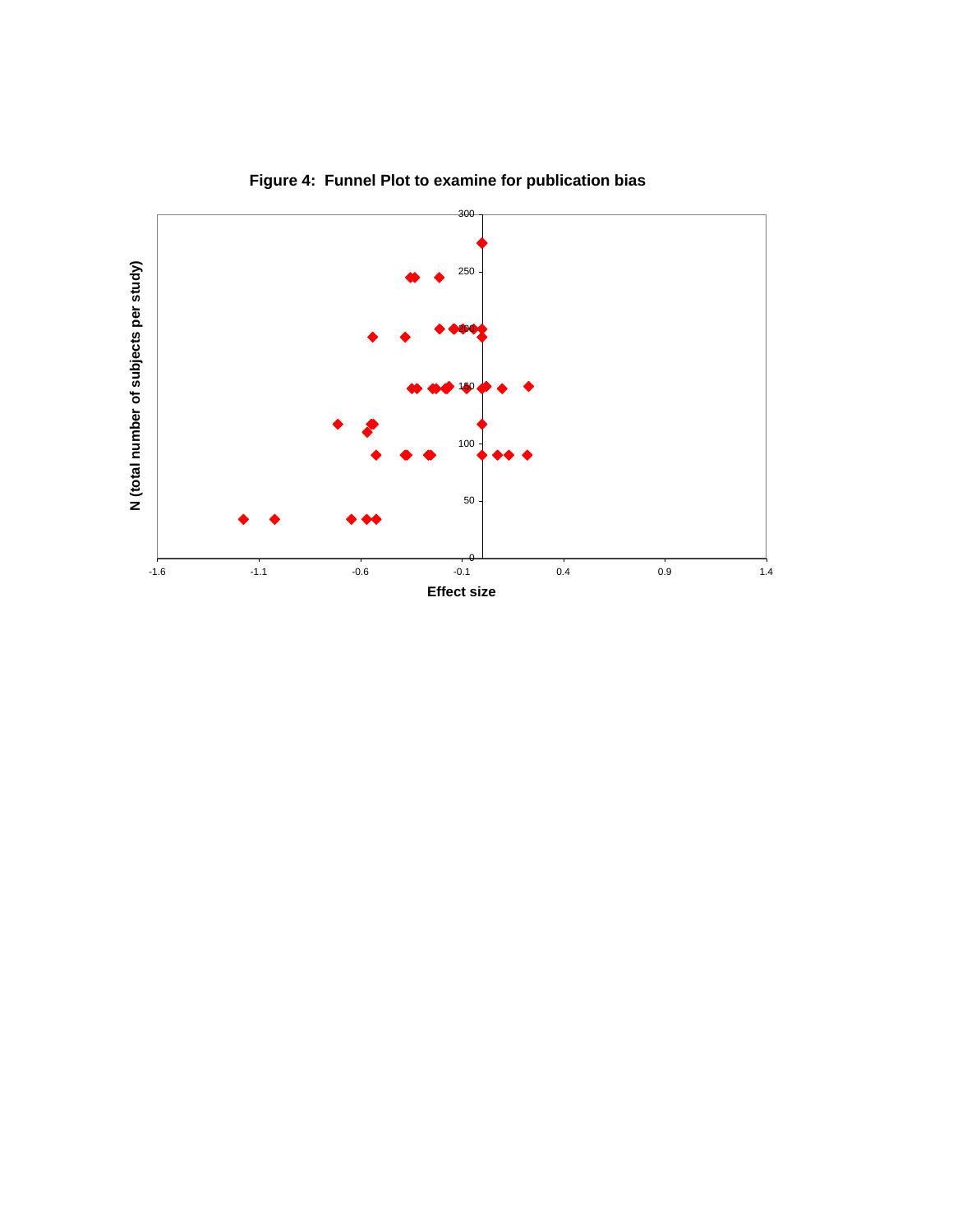|                                                              | N         |                                |               |          | Number    | Number of      |
|--------------------------------------------------------------|-----------|--------------------------------|---------------|----------|-----------|----------------|
| Included                                                     | (exposed/ | Nature of                      | Mean Mn       | Years of | of tests  | positive tests |
| <b>Studies</b>                                               | control)  | Exposure                       | (mg/m3)       | Exposure | Performed | (p<0.05)       |
|                                                              |           |                                |               |          |           |                |
| Wennberg, 1991 (62)                                          |           | 30/60 Swedish steel smelters   | 0.25          | 9.9      | 9         | 5/9            |
| Mergler, 1994 (40)                                           |           | 115/74 Quebec alloy plant      | 0.225         | 16.7     | 20        | 6/20           |
| Lucchini, 1995 (36)                                          |           | 20/19 Italian ferroalloy plant | 0.1           | 13       |           | 0/1            |
| Lucchini, 1997 (37)                                          |           | 35/37 Italian ferroalloy plant | 0.193         | 14.5     |           | 1/1            |
| Lucchini, 1999 (38)                                          |           | 61/87 Italian ferroalloy plant | 0.07083       | 15.2     | 8         | 3/8            |
| Gibbs, 1999 (22)                                             |           | 75/75 U.S. Mn alloying plants  | 0.18          | 12.44    | 6         | 0/6            |
| Deschamps, 2001 (15)                                         |           | 138/137 French enamel          | $0.29$ (calc) | 19.9     | 4         | 0/4            |
| Myers, 2003 (45)                                             |           | 155/67 S. African Mn smelter   | 0.15          | 18.2     | 9         | 5/9            |
| Bast-P., 2004 (3)                                            |           | 100/100 two Mn alloy plants    | 0.301         | 20.2     | 18        | 2/18           |
| Yuan, 2006 (63)                                              |           | 56/34 Chinese welders          | 0.138         | 16.2     | 7         | 6/7            |
|                                                              |           |                                |               |          |           |                |
| Additional studies considered in exposure-response analysis: |           |                                |               |          |           |                |
| Roels, 1987 (50)                                             |           | 141/104 Mn oxide plant         | 0.94          | 7.1      | 4         | 4/4            |
| Roels, 1992 (49)                                             |           | 92/101 Flemish battery         | 0.948         | 5.3      | 4         | 4/4            |
| Chia, 1993 (11)                                              |           | 17/17 Singapore Mn ore         | 1.59          | 7.4      |           | 6/7            |

Table 1: Studies included in analysis, including study characterisitics

|  |  |  |  | Table 2: Studies excluded from analysis and reason for exclusion |
|--|--|--|--|------------------------------------------------------------------|
|  |  |  |  |                                                                  |

|                        |      | Reason for                                  |
|------------------------|------|---------------------------------------------|
| Study                  | Year | Exclusion                                   |
|                        |      |                                             |
| Amr $(1)$              |      | 1993 inappropriate outcome                  |
| Bazylewicz-Walczak (4) |      | 1996 Polish language                        |
| Bowler (9)             |      | 2005 no exposure information                |
| Bowler (8)             |      | 2003 no exposure information                |
| Chandra (10)           |      | 1981 inappropriate outcome                  |
| Crump (13)             |      | 1999 no control group                       |
| Emara (18)             |      | 1971 inappropriate outcome                  |
| Hochberg (29)          |      | 1996 excessive exposure; incomplete results |
| Hua (30)               |      | 1991 unclear exposure                       |
| Kim (32)               |      | 2005 no control group                       |
| Myers (44)             |      | 2003 no control group                       |
| <b>Roels (51)</b>      |      | 1999 unclear reporting of outcomes          |
| Sinczuk-Walczak (55)   |      | 2001 inappropriate outcome                  |
| Sjogen (56)            |      | 1990 re-reporting of prior results          |
| Sjogren (57)           |      | 1996 no exposure information                |
| Wennberg (61)          |      | 1992 re-reporting of prior results          |
| Zheng $(64)$           |      | 1999 Chinese language                       |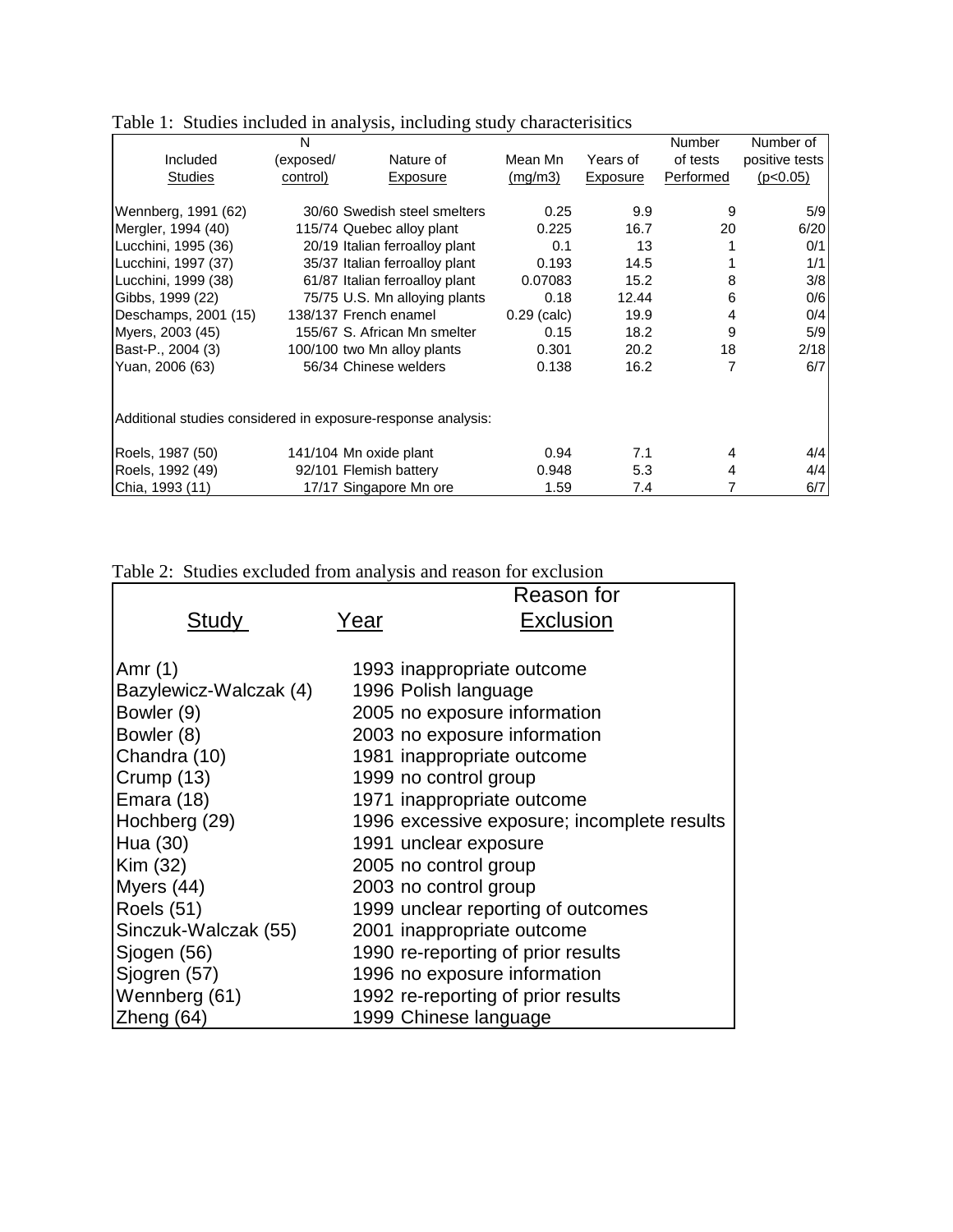Table 3: Potential confounders discussed in studies. The second column indicates the matching factors that were used in selecting controls. The third column indicates covariates that were compared between exposed and controls in each study, typically reported in frequency tables. The third column indicates the factors in particular studies that were found to significantly vary between exposed and controls.

|                    |                         |                            | Significant        |
|--------------------|-------------------------|----------------------------|--------------------|
|                    | <b>Matching Factors</b> | Comparative                | <b>Differences</b> |
| Included           | in Selecting            | <b>Factors that</b>        | (exposed vs.       |
| <b>Studies</b>     | Controls                | were listed                | controls)          |
| Wennberg, 1991     | age                     | age                        |                    |
| Mergler, 1994      | age, education          | age, education             |                    |
| Lucchini, 1995     |                         | age, educ, vocab,          | vocabulary         |
|                    |                         | smoking, alcohol           |                    |
| Lucchini, 1997     |                         | age, education,            |                    |
|                    |                         | smoking, alcohol           |                    |
| Lucchini, 1999     |                         | age, education, shifts,    | education,         |
|                    |                         | smoking, alcohol, noise    | shifts, noise      |
| Gibbs, 1999        | race, age, pay          | shifts, neuro. disease,    |                    |
|                    |                         | smoking, alcohol, meds, hi |                    |
| Deschamps, 2001    |                         | sex, neuro disease,        |                    |
|                    |                         | smoking, neurotoxins       |                    |
| <b>Myers, 2003</b> |                         | age, education,            | education,         |
|                    |                         | smoking, alcohol, h.i.     | smoking, alcohol   |
| Bast-P., 2004      | age                     | education, shiftwork, meds |                    |
|                    |                         | smoking, alcohol, h.i.     |                    |
| Yuan, 2006         |                         | age, education, income     |                    |
|                    |                         | smoking, alcohol           |                    |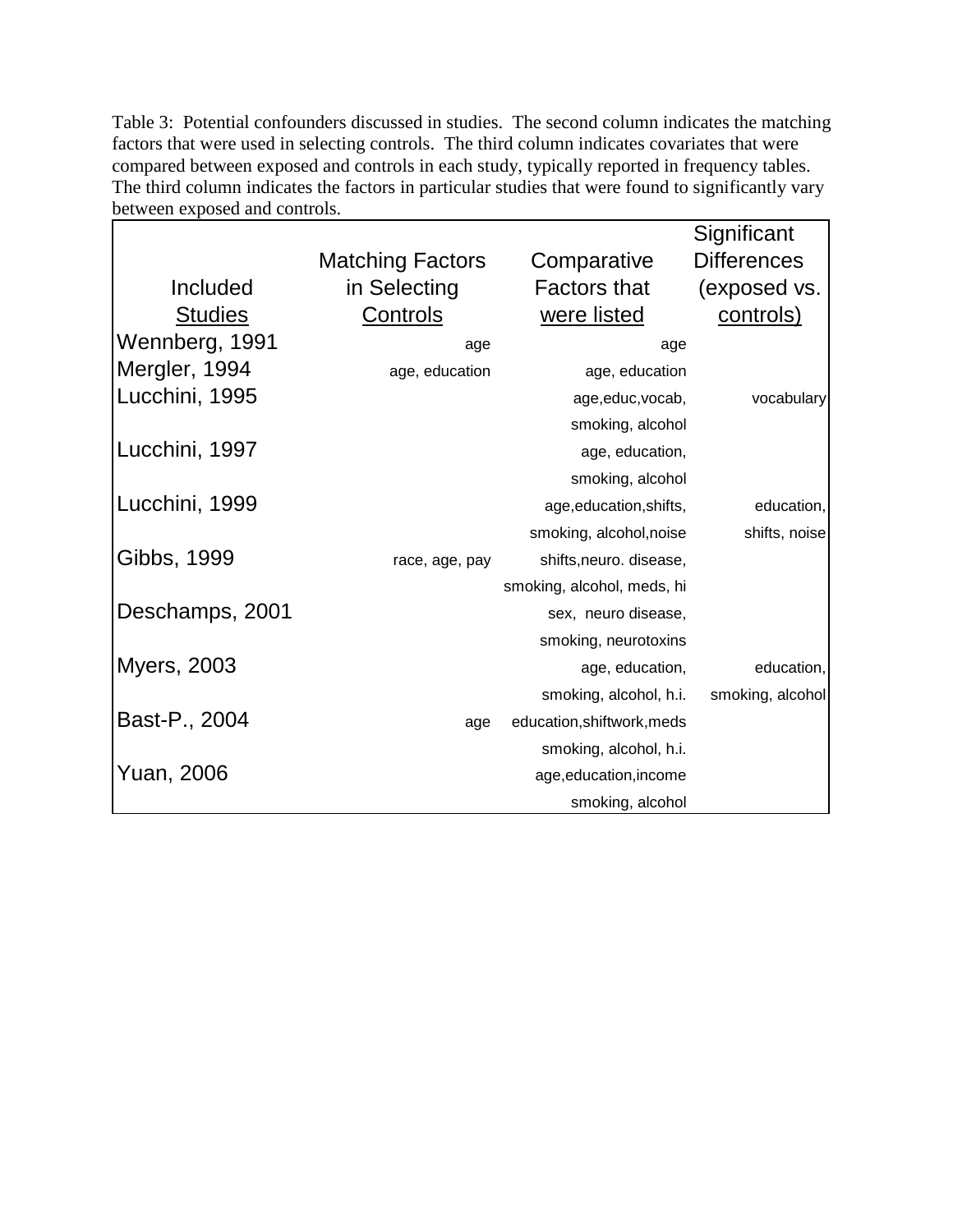Table 4: Domain name and tests that comprised each domain

| <b>Domain</b>            | <b>Studies</b>                           | Tests                                                                                                                                       |
|--------------------------|------------------------------------------|---------------------------------------------------------------------------------------------------------------------------------------------|
| attention                | 3, 15, 22, 36, 37,<br>38, 40, 45, 62, 63 | digit span, reaction time, additions, shapes                                                                                                |
| executive<br>functioning | 3, 15, 38, 40,<br>62, 63                 | stroop colour word, digit span (backwards),<br>trailmaking B, symbol digit                                                                  |
| language                 | 3, 15, 40, 62                            | stroop colour, stroop word, vocabulary,<br>word recall, digit name                                                                          |
| memory                   | 3, 45, 63                                | benton visual retention, memory testing                                                                                                     |
| motor                    | 3, 22, 38, 40, 45,<br>62, 63             | Luria-Nebraska, tapping, Purdue pegboard,<br>Santa Ana dexterity, pronation/supination,<br>parallel line draw, trailmaking A, cancellationH |
| spatial                  | 3, 22, 37, 38, 40,<br>45, 63             | Movemap steady and square, tremormeter,<br>orthokinesimeter, pursuit aiming<br>sway, dysdiadochokinesia                                     |

| Table 5: Summary effect sizes, confidence intervals and heterogeneity for all ten studies |  |  |  |  |
|-------------------------------------------------------------------------------------------|--|--|--|--|
| included in analysis                                                                      |  |  |  |  |

|           |      | Summary            | 95%              | Heterogeneity             |
|-----------|------|--------------------|------------------|---------------------------|
| Domain    | N    | <b>Effect size</b> | C.I.             | $^{\prime}$   $^{\prime}$ |
| Attention | 1211 | $-0.14$            | $(-0.28, 0)$     | 32.7%                     |
| Executive | 1068 | $-0.17$            | $(-0.33, 0)$     | 44.7 %                    |
| Language  | 713  | $-0.14$            | $(-0.29, 0.01)$  | $0\%$                     |
| Memory    | 407  | $-0.13$            | $(-0.51, 0.24)$  | 70.7%                     |
| Motor     | 943  | $-0.12$            | $(-0.34, 0.10)$  | 64.4%                     |
| Spatial   | 853  | $-0.17$            | $(-0.17, -0.03)$ | $0\%$                     |

|                                        | Table 6: Summary effect sizes, confidence intervals and heterogeneity for nine non-welder |  |  |
|----------------------------------------|-------------------------------------------------------------------------------------------|--|--|
| studies, excluding the Yuan (63) study |                                                                                           |  |  |

|           |      | Summary            | 95%              | Heterogeneity |
|-----------|------|--------------------|------------------|---------------|
| Domain    |      | <b>Effect size</b> | C.I.             | $(1^2)$       |
| Attention | 1121 | $-0.17$            | $(-0.30, -0.04)$ | 20.6 %        |
| Executive | 978  | $-0.12$            | $(-0.28, 0.04)$  | 34.4%         |
| Language  | 713  | $-0.14$            | $(-0.29, 0.01)$  | $0\%$         |
| Memory    | 317  | $-0.25$            | $(-0.78, 0.27)$  | 80.4%         |
| Motor     | 853  | $-0.15$            | $(-0.39, 0.10)$  | 68.9%         |
| Spatial   | 763  | $-0.16$            | $(-0.30, -0.01)$ | 3.6%          |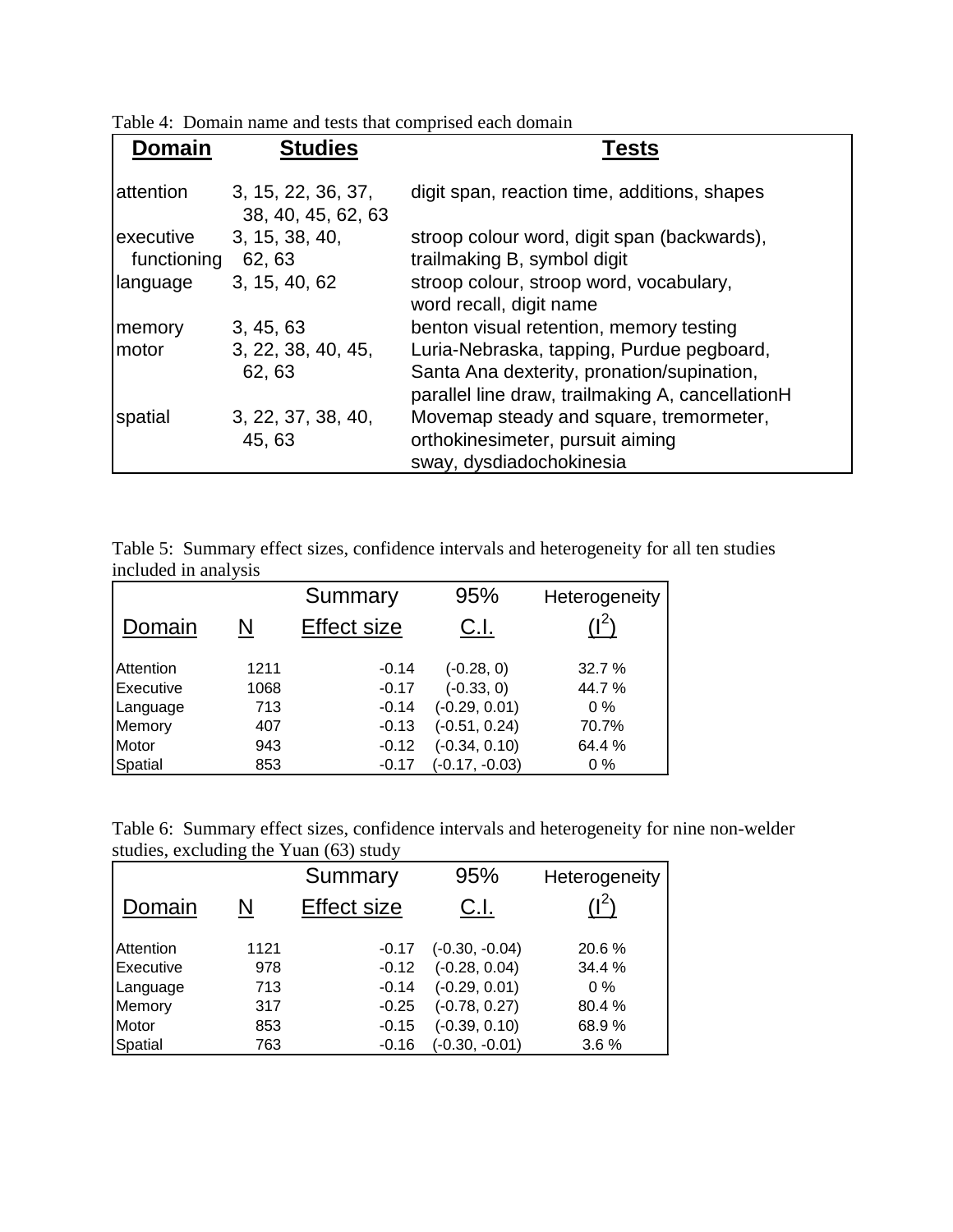| Table 7: Summary effect sizes, confidence intervals and heterogeneity for six non-confounded |  |  |  |
|----------------------------------------------------------------------------------------------|--|--|--|
| studies, excluding the Lucchini studies (36, 37, 38) and Myers (45) study                    |  |  |  |

|           |     | Summary            | 95%              | Heterogeneity |
|-----------|-----|--------------------|------------------|---------------|
| Domain    |     | <b>Effect size</b> | C.I.             |               |
| Attention | 953 | -0.07              | $(-0.20, -0.06)$ | $0\%$         |
| Executive | 803 | $-0.12$            | $(-0.29, 0.04)$  | 26.4 %        |
| Language  | 713 | $-0.14$            | $(-0.29, 0.01)$  | $0\%$         |
| Memory    | 290 | 0.04               | $(-0.19, 0.27)$  | $0\%$         |
| Motor     | 678 | $-0.05$            | $(-0.22, 0.12)$  | 20.4%         |
| Spatial   | 588 | $-0.16$            | $(-0.32, 0)$     | $0\%$         |

Table 8: Linear regression statistics for exposure-response relationship of each domain

|           |                | <b>ANOVA</b> |          | 95% C.I.          |
|-----------|----------------|--------------|----------|-------------------|
| Domain    | R <sub>2</sub> | p-value      | β        |                   |
| attention | 0.26           | 0.11         | $-0.267$ | $(-0.61, 0.07)$   |
| executive | 0.52           | 0.04         | $-0.549$ | $(-1.08, -0.02)$  |
| language  | 0.16           | 0.6          | 1.751    | $(-10.51, 14.01)$ |
| memory    | 0.25           | 0.32         | $-0.274$ | $(-0.94, 0.39)$   |
| motor     | 0.23           | 0.23         | $-0.317$ | $(-0.90, 0.27)$   |
| spatial   | 0.73           | 0.004        | $-0.578$ | $(-0.90, -0.26)$  |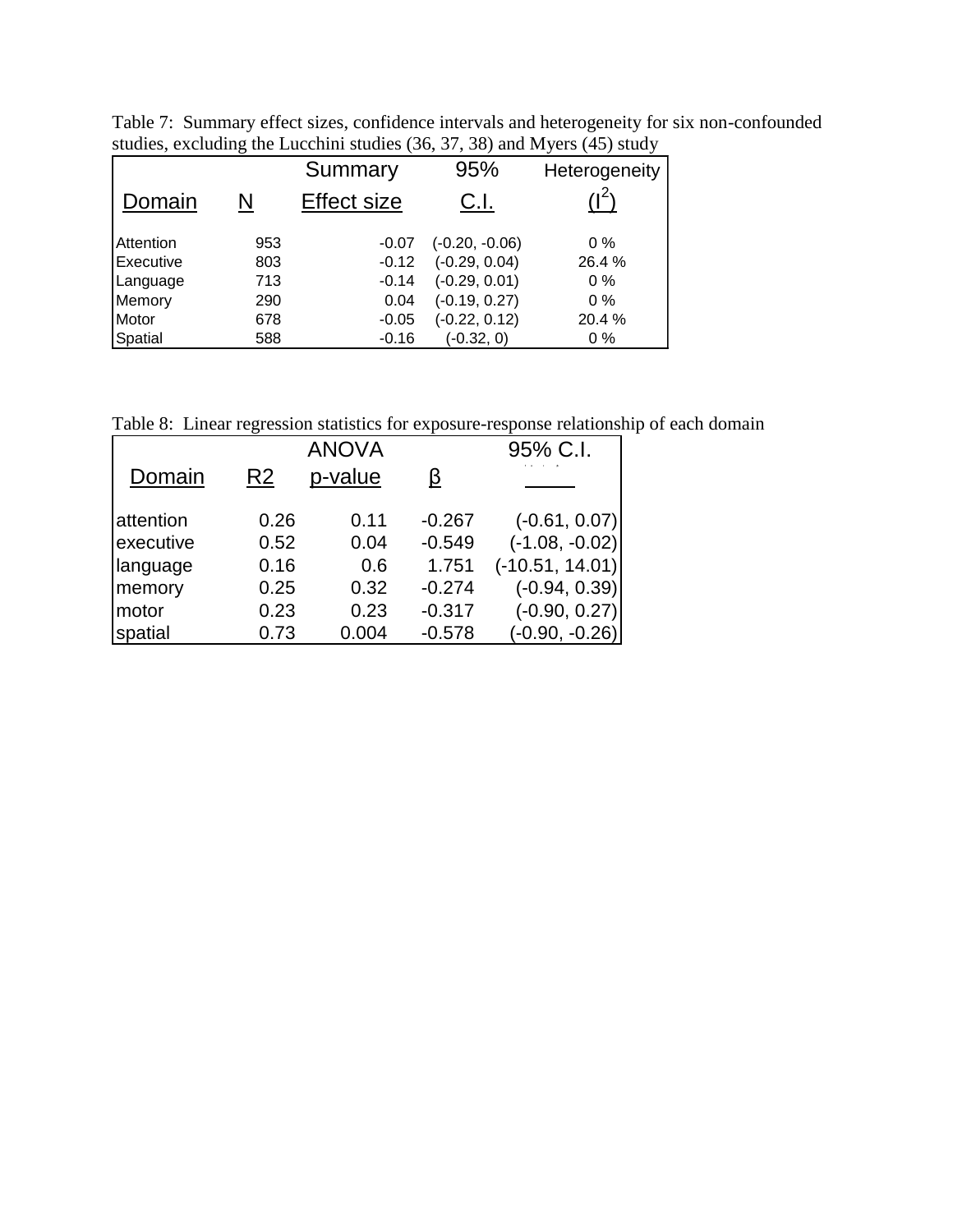Appendix 1: Formulas used for meta-analytic calculations

Effect size was calculated for each test result as Hedges  $\hat{g}$  (25). This effect size uses the basic formulation of  $ES=(x_1-x_2)/\sigma^2$  but corrects for potential sample size disparities between the two groups.

$$
\hat{g} = \frac{\bar{x}_1 - \bar{x}_2}{\sqrt{\frac{(n_1 - 1)SD_1^2 + (n_2 - 1)SD_2^2}{(N_{\text{total}} - 2)}}} \times \left(1 - \frac{3}{4(n_1 + n_2) - 9}\right).
$$

The effect sizes, ĝ, for n tests representing one domain in each study were averaged to produce an effect size for each domain  $(e_i)$ .

$$
e_i = \frac{\sum_{j=1}^n \hat{g}_j}{n}
$$

The standard error of these effect sizes was estimated as:

$$
se(e_i) = \sqrt{\frac{N_i}{n_{1i}n_{2i}} + \frac{e_i^2}{2(N_i - 3.94)}},
$$

where  $n_{1i}$  = number of exposed,  $n_{2i}$  = number of controls and  $N_i = n_{1i} + n_{2i}$ .

Meta-analysis used the inverse variance method of combining trials. This method weights each study by the inverse of its variance, which is the square of its variance.

$$
w_i = \frac{1}{se(e_i)}
$$

One may then compute a fixed effects pooled estimate of:

$$
\hat{e}_{pooled} = \frac{\sum w_i e_i}{\sum w_i} \quad \text{with a standard error of:} \quad \text{se}(e_{pooled}) = \frac{1}{\sqrt{\sum w_i}}.
$$

A heterogeneity statistic can be calculated as:

$$
Q = \sum w_i (e_i - e_{pooled})^2
$$

This analysis further considered a random effects model, whereby it is assumed that the effect sizes from individual studies has a random distribution, ie.: